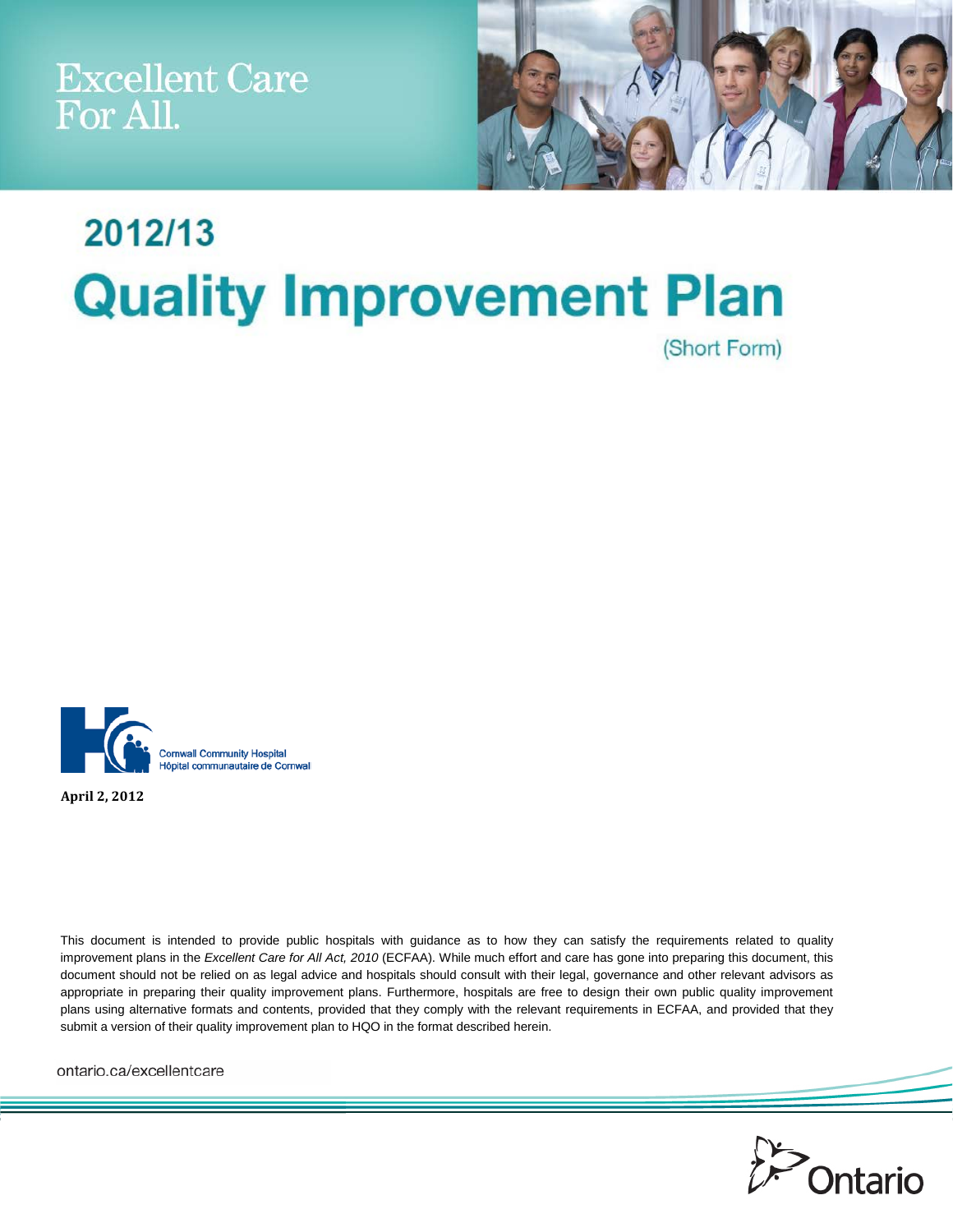# **Part A: Overview of Our Hospital's Quality Improvement Plan**

*Purpose of this section: Quality Improvement Plans (QIPs) are, as the name suggests, all about improvement. They are an opportunity for hospitals to focus on how and what to improve, in the name of better patient-focused care. As such, they will be unique documents, designed by, and for, each individual hospital. Overall, a QIP should be seen as a tool, providing a structured format and common language that focuses an organization on change. The QIP will drive change by formalizing a plan and facilitating shared dialogue to support continuous quality improvement processes. This introductory section should highlight the main points of your hospital's plan and describe how it aligns overall with other planning processes within your hospital and even more broadly with other initiatives underway in your hospital and across the province. In addition, this section provides you with an opportunity to describe your priorities and change plan for the next year.*

*Please refer to the [QIP Guidance Document](http://www.health.gov.on.ca/en/ms/ecfa/pro/updates/qualityimprove/qip_update_20111122.pdf) for more information on completing this section.*

[In completing this overview section of your hospital's QIP, you may wish to consider including the following information:

- Provide a brief *overview* of your hospital's QIP.
- Describe the *objectives* of your hospital's QIP and how they will improve the quality of services and care in your hospital.
- Describe how your plan *aligns* with other planning processes in your organization.
- Describe how your plan takes into consideration *integration and continuity of care.*
- Describe any *challenges and risks* that your hospital has identified in the development of their plan.]

#### **1. Overview of our quality improvement plan for 2012-13**

- The CCH vision, mission, values and strategic directions have provided a guiding framework for not only the development of a Patient Declaration of Values, but also for the selection of QIP performance indicators, goals/targets and weighting.
- $\frac{1}{2}$  . It is anticipated that the QIP will be a roadmap, translating our vision, mission, values and strategic directions, and drive the results expected by CCH's key internal and external stakeholders.

#### **2. What we will be focusing on and how these objectives will be achieved**

- The primary focus of the 2012/13 CCH QIP is improving the patient experience which encompasses both patient safety, and the strengthening of internal and external health service linkages which affect the care experience.
- If is recognized that this priority can only be achieved through an engaged, patient-centred workforce.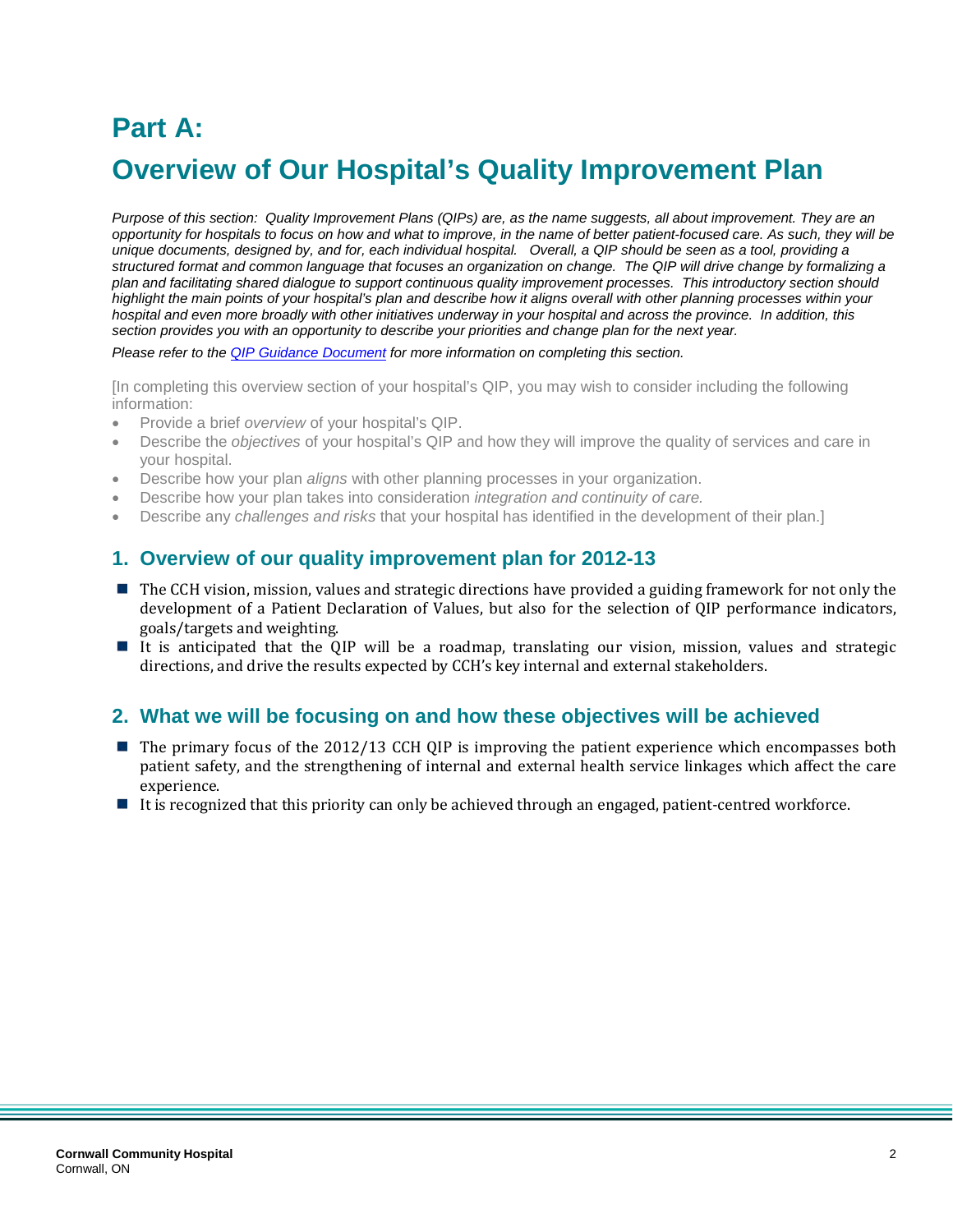### **3. How the plan aligns with the other planning processes**

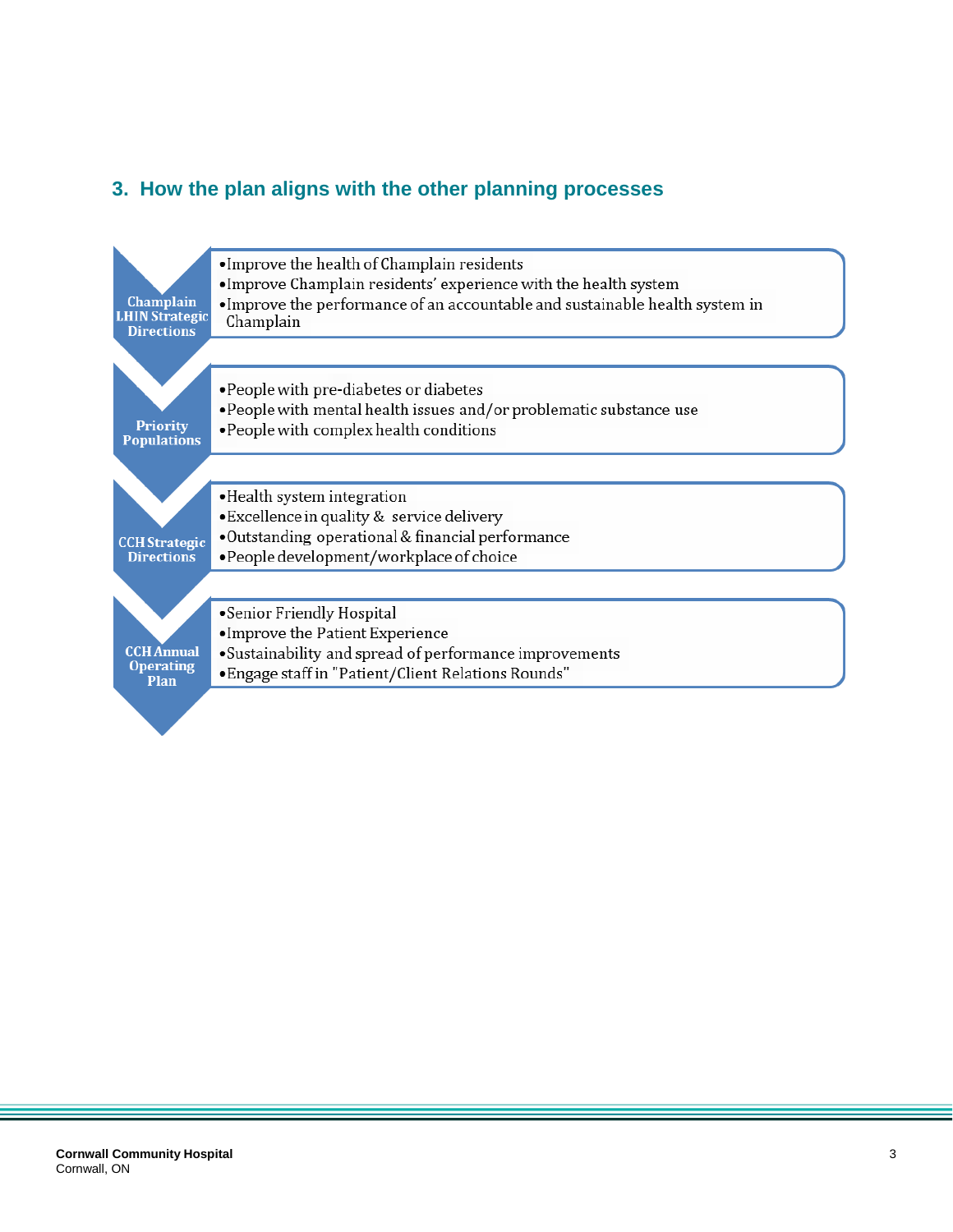### **4. Challenges, risks and mitigation strategies**

[This section describes the relative risks that may inhibit the accomplishment of the objectives and the mitigating strategies that have been identified to lower those risks.]

#### **Environmental Sca[n1](#page-3-0) [2](#page-3-1)**

- Eastern Counties and Renfrew County are tied for lowest university graduation rate, with 12.5% of 25 to 64 year olds having completed a bachelor's degree or higher (vs. 19.1% to 46.3%).
- Eastern Counties is the most Francophone Community of Care. Forty two percent of residents have French as a mother tongue (vs. 5.6% to 33.1%). French mother tongue is especially common in Casselman (84.4%), Alfred-Plantagenet (80.3%) and Hawkesbury (79.7%).
- Including Akwesasne, Eastern Counties has proportionately more Aboriginal people (6.5%) than other parts of Champlain (1.5% to 5.6%). In fact, Eastern Counties is home 40% of all Aboriginal people in Champlain.
- At 81.5, life expectancy for women in Eastern Counties is 2.1 to 3.4 years lower than in Ottawa. From men, life expectancy is 75.8, 0.7 to 2.1 years lower than Ottawa.
- Compared with Champlain overall, Eastern Counties has higher mortality rates from chronic lower respiratory disease (+30%), ischemic heart disease (+26%) and lung cancer (+23%). Mortality related to dementia and Alzheimer's was 36% lower.
- Hospitalization rates for asthma, chronic obstructive pulmonary disease (COPD) and ischemic heart disease were all higher than for Champlain overall (+95%, +70% and +57%).
- Compared with Champlain overall, lung cancer rates were higher in Eastern Counties among both women (+19%) and men (+24%).
- The daily smoking rate in Eastern Counties was nearly double the Ottawa rate (23% vs. 13%, ages 12+).
- **19%** of Eastern Counties' residents are obese compared with only 12% in Ottawa. Nearly six in 10 (57%) are either overweight or obese.
- The proportion of Eastern Counties' residents reporting contact with a medical doctor in the previous 12 months (75.2%) was low compared to Ottawa (82.1%). Contact with dental professionals is also lower (56.7% vs. 74.1%) as is contact with alternative health providers (8.5% vs. 13.4%).

#### **Emergency Department**

- The ED visit rate for Eastern Counties' residents was more than double the rate for Ottawa residents.
- Among the ED visits at CCH, a significant portion of patients seeking care are non-urgent cases (e.g. return visits for IV therapy, follow up visits after treatment, dressings/wound care and to receive test results).
- Contributing to this is the fact that 19% of CCH patients receiving care within the ED do not have a family physician; CCH's rate is the highest of the four Eastern Counties hospitals.
- CCH has the highest volume of ED visits and largest referring population in the Eastern Counties. It is the only hospital in the Eastern Counties that can provide ICU services with ventilation support.
- The relative distribution of patients across the four hospitals (Cornwall, Glengarry, Winchester, Hawkesbury) in the Eastern Counties is projected to remain consistent with CCH providing 40% of the service.

j

<span id="page-3-1"></span><span id="page-3-0"></span><sup>1</sup> Champlain LHIN Profile of the Champlain Communities of Care: Focus on Eastern Counties (June 2008 Version 1). <sup>2</sup> Cornwall Community Hospital Operational, Clinical and IM/IT 5-Year Strategic Planning, Steering Committee – Current State (April 6, 2010 Deloitte).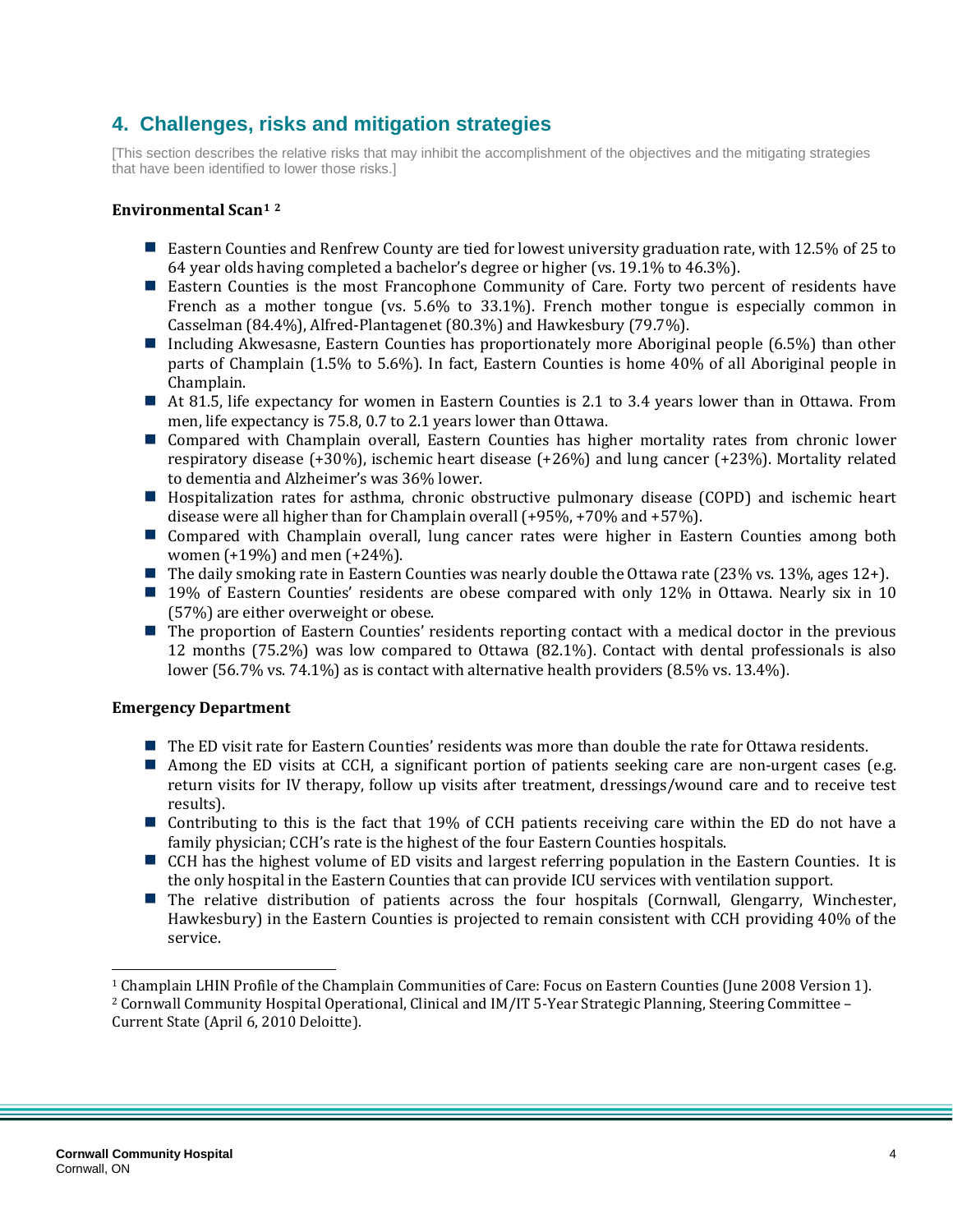#### **Medicine Department**

CCH currently has a high occupancy rate of ALC patients, especially with the senior patients  $(65+)$ .

#### **Surgery Department**

- Compared to Ontario and Champlain LHIN hospitals, on average, patients awaiting general surgery at CCH are experiencing longer wait times.
- CCH is the leading surgical service provider among the Eastern Counties hospitals with over 75% of total hospital inpatient days in the Eastern Counties.
- $\blacksquare$  Significantly high emergency surgery volume, combined with limited surgical bed availability, contributes to surgical procedure rescheduling and cancellations.
- Some surgical specialties (i.e.  $OB/GYN$ ) are facing challenges in their ability to refer patients to tertiary centres in Ottawa (e.g. access; long wait times).

#### **Mental Health & Addiction**

- CCH is the only facility with designated schedule 1 beds in the Eastern Counties.
- Aging population will lead to increased need for already sparse geriatric psychiatry service in the region.
- Children and youth have also been identified as underserved subpopulations.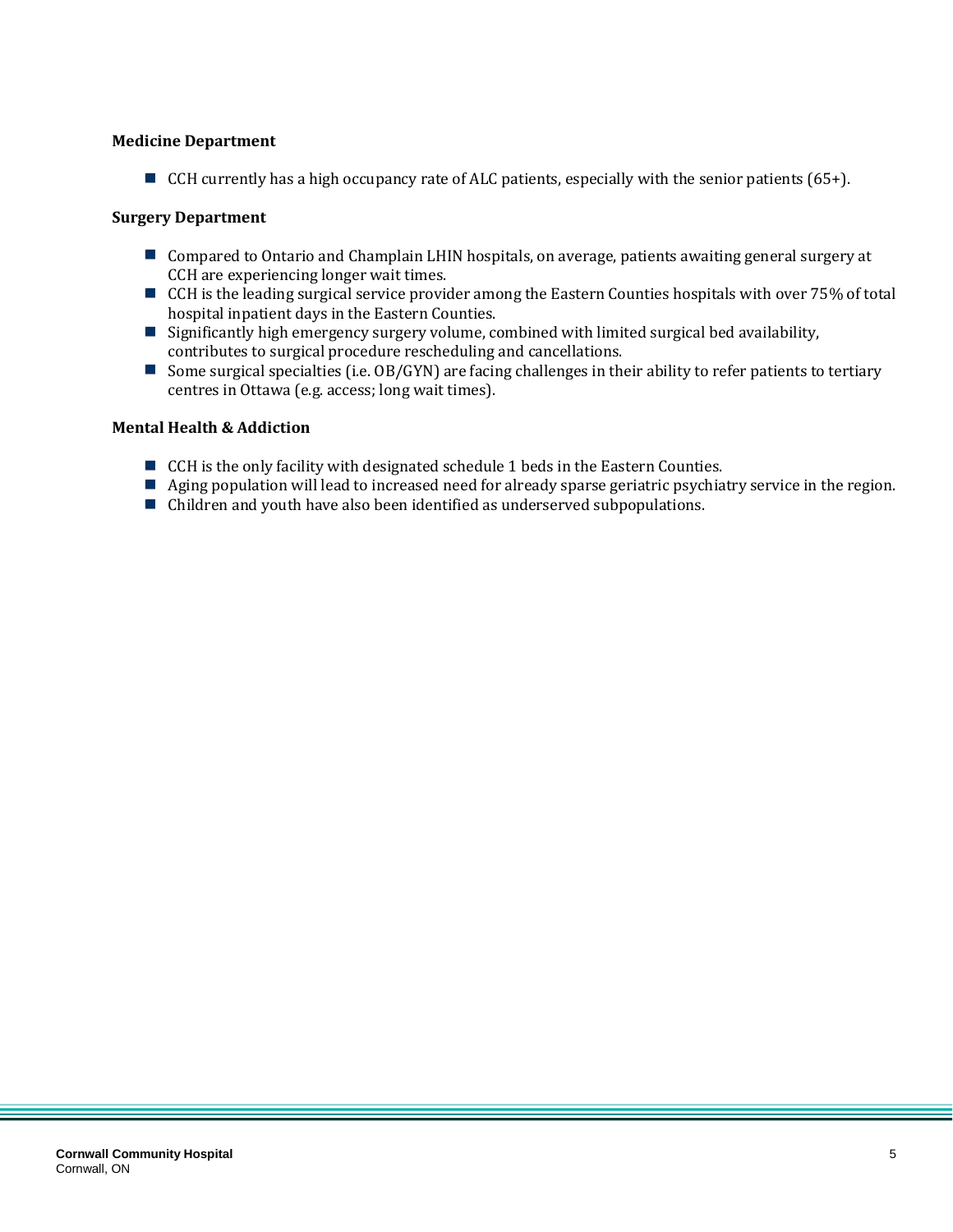# **Part B: Our Improvement Targets and Initiatives**

*Purpose of this section: Please complete the "Part B - [Improvement Targets and Initiatives"](http://www.health.gov.on.ca/en/ms/ecfa/pro/updates/qualityimprove/qip_update_20111122.xls) spreadsheet (Excel file). Please remember to include the spreadsheet (Excel file) as part of the QIP Short Form package for submission to HQO (*[QIP@HQOntario.ca](mailto:QIP@HQOntario.ca)*), and to include a link to this material on your hospital's website.*

[Please see the QIP Guidance Document for more information on completing this section.]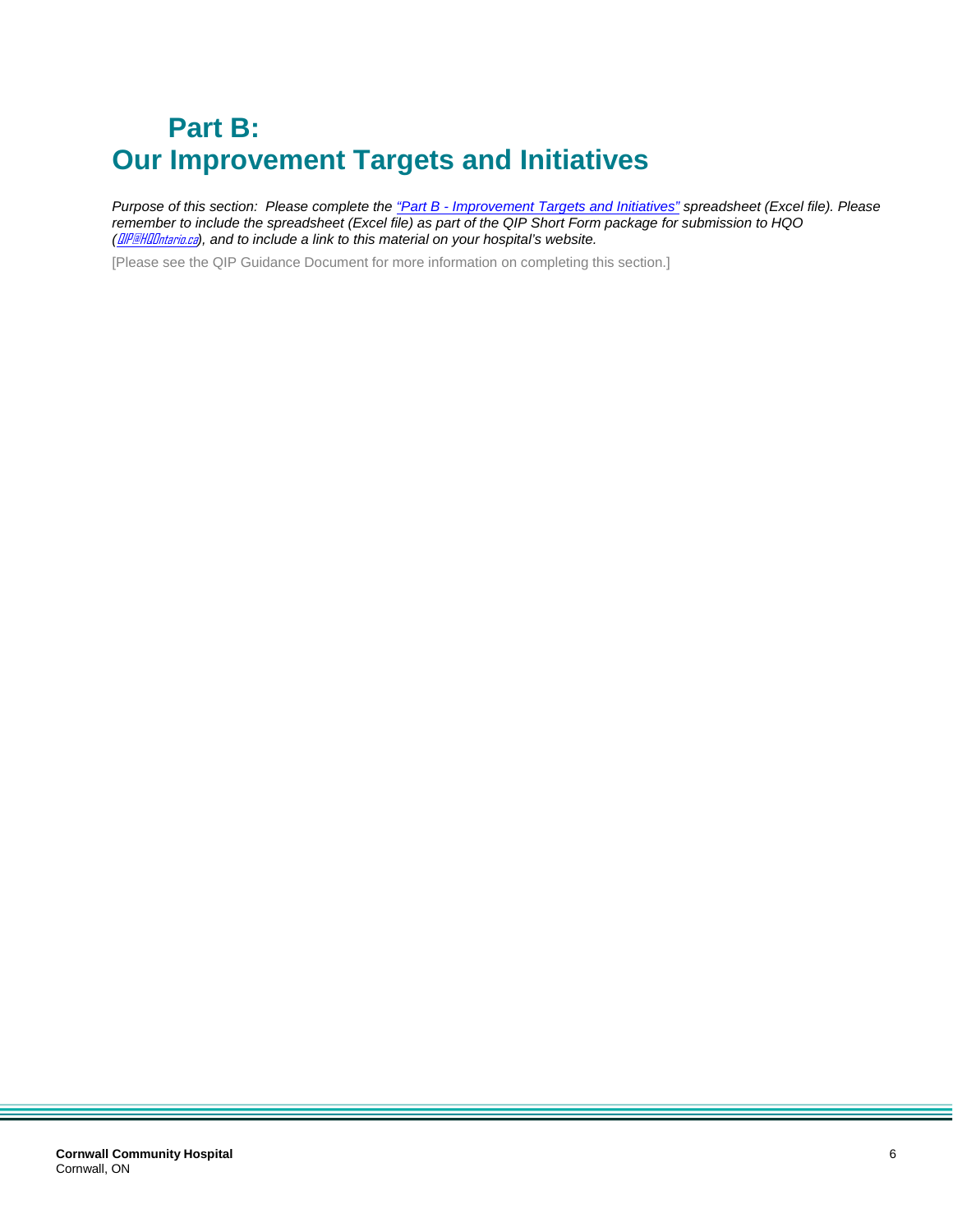| <b>Methods and Process</b><br><b>Measures</b>                                                                                                                                                                                                                                                                                                                                                            | <b>Goal for Change</b><br>Ideas (2012/13)                                                                                                                                                                         | <b>Comments</b> |
|----------------------------------------------------------------------------------------------------------------------------------------------------------------------------------------------------------------------------------------------------------------------------------------------------------------------------------------------------------------------------------------------------------|-------------------------------------------------------------------------------------------------------------------------------------------------------------------------------------------------------------------|-----------------|
|                                                                                                                                                                                                                                                                                                                                                                                                          |                                                                                                                                                                                                                   |                 |
|                                                                                                                                                                                                                                                                                                                                                                                                          |                                                                                                                                                                                                                   |                 |
| a)<br>Monthly progress reviews<br>conducted by Director Q/R.<br>Quarterly QIP2 Scorecard<br>b)<br>presented to Senior<br>Leadership Team, Medical<br><b>Quality Committee and</b><br><b>Quality and Performance</b><br>Monitoring Committee.<br>IPAC provides oversight and<br>c)<br>ongoing monitoring of<br>intervention compliance and<br>impact IPAC provides<br>intervention oversight<br>Indicator | Implemented<br>process measures<br>expected to<br>provide timely<br>notice of<br>intervention<br>effectiveness or if<br>a recovery plan<br>required at the<br>operational,<br>executive and<br>governance levels. | <b>None</b>     |
|                                                                                                                                                                                                                                                                                                                                                                                                          |                                                                                                                                                                                                                   |                 |
|                                                                                                                                                                                                                                                                                                                                                                                                          |                                                                                                                                                                                                                   |                 |

| <b>Quality</b><br><b>Dimension</b> | <b>Objective</b>                                                          | <b>Measure/Indicator</b>                                                                                                                                                                                                                                                                                                                                                                                                     | <b>Current</b><br>Performance                     | <b>Target for</b><br>2012/13 | <b>Target</b><br><b>Justification</b>                                  | <b>Priority</b><br>Level | Planned Improvement Initiatives (Change Ideas)                                                                                                                                                                                                                                                                                                                                                                                                                                                                                                                                                                                                                                                                                                                                                                                                                                                  | <b>Methods and Process</b><br><b>Measures</b>                                                                                                                                                                                                                                                                                                                                                 |
|------------------------------------|---------------------------------------------------------------------------|------------------------------------------------------------------------------------------------------------------------------------------------------------------------------------------------------------------------------------------------------------------------------------------------------------------------------------------------------------------------------------------------------------------------------|---------------------------------------------------|------------------------------|------------------------------------------------------------------------|--------------------------|-------------------------------------------------------------------------------------------------------------------------------------------------------------------------------------------------------------------------------------------------------------------------------------------------------------------------------------------------------------------------------------------------------------------------------------------------------------------------------------------------------------------------------------------------------------------------------------------------------------------------------------------------------------------------------------------------------------------------------------------------------------------------------------------------------------------------------------------------------------------------------------------------|-----------------------------------------------------------------------------------------------------------------------------------------------------------------------------------------------------------------------------------------------------------------------------------------------------------------------------------------------------------------------------------------------|
| <b>Safety</b>                      | <b>Reduce</b><br>clostridium<br>difficile<br>associated<br>diseases (CDI) | CDI rate per 1,000 patient days: Number of patients<br>newly diagnosed with hospital-acquired CDI, divided<br>by the number of patient days in that month,<br>multiplied by 1,000 - Average for Jan-Dec. 2011,<br>consistent with publicly reportable patient safety<br>data.                                                                                                                                                | 0.19<br>(Q3, 2011)                                | Range<br>0.00/Ont. Rate      | $CCH = 0.00,$<br>Ont. Rate = $0.36$<br>$(Dec - 2011)$                  | $\overline{2}$           |                                                                                                                                                                                                                                                                                                                                                                                                                                                                                                                                                                                                                                                                                                                                                                                                                                                                                                 |                                                                                                                                                                                                                                                                                                                                                                                               |
|                                    | of Ventilator<br><b>Associated</b>                                        | Reduce incidence VAP rate per 1,000 ventilator days: the total<br>number of newly diagnosed VAP cases in the ICU<br>after at least 48 hours of mechanical ventilation,<br><b>Pneumonia (VAP)</b> divided by the number of ventilator days in that<br>reporting period, multiplied by 1,000 - Average for<br>Jan-Dec. 2011, consistent with publicly reportable<br>patient safety data.                                       | 0.00<br>(Q3, 2011)                                | Range<br>0.00/Ont. Rate      | $CCH = 0.00$ ,<br>Ont. Rate = $1.26$<br>(Q3, 2011)                     | $\overline{2}$           |                                                                                                                                                                                                                                                                                                                                                                                                                                                                                                                                                                                                                                                                                                                                                                                                                                                                                                 |                                                                                                                                                                                                                                                                                                                                                                                               |
|                                    | Improve provider<br>hand hygiene<br>compliance                            | Hand hygiene compliance before patient contact:<br>The number of times that hand hygiene was<br>performed before initial patient contact divided by the<br>number of observed hand hygiene indications for<br>before initial patient contact multiplied by 100 - Jan-<br>Dec. 2011, consistent with publicly reportable patient<br>safety data.                                                                              | $MC$ Site = 59%<br>SS Site = $82\%$<br>$(Apr-11)$ | 80%                          | <b>Large Community</b><br><b>Hospitals Best</b><br>Performers = $92\%$ |                          | Recognize top performers and evaluate use of<br>a)<br>incentives and rewards for consistent excellence.<br>b) Establish annual mandatory hand hygiene<br>reviews/refreshers.<br>Complete quarterly hand hygiene audits and provide<br>$\mathbf{c}$<br>immediate feedback to staff on performance.<br>Ongoing audits and reporting of hand hygiene<br>$\mathbf{d}$<br>compliance to all managers.<br>Unit specific hand hygiene results posted on patient<br>$\epsilon$<br>care units.<br>Incorporate hand hygiene compliance rates as a<br>performance goal for all managers and leaders.<br>g) Patient care areas that do not meet 70% compliance<br>will be required to submit an action plan to IPAC<br>Committee.<br>Develop and roll out an e-learning module for staff.<br>$\mathbf{h}$<br>Incorporate IPAC/Hand Hygiene component within<br>i)<br>Patient Safety Leadership Walkarounds. | Monthly progress review<br>$\mathsf{a}$<br>conducted by Director Q<br>b) Quarterly QIP2 Scorecar<br>presented to Senior<br>Leadership Team, Medic<br><b>Quality Committee and</b><br><b>Quality and Performance</b><br>Monitoring Committee.<br>c) IPAC provides oversight<br>ongoing monitoring of<br>intervention compliance<br>impact IPAC provides<br>intervention oversight<br>Indicator |
|                                    | Reduce rate of                                                            | Rate of central line blood stream infections per<br>central line blood 1,000 central line days: total number of newly<br>stream infections diagnosed CLI cases in the ICU after at least 48<br>hours of being placed on a central line, divided by<br>the number of central line days in that reporting<br>period, multiplied by 1,000 - Average for Jan-Dec.<br>2011, consistent with publicly reportable patient<br>safety | 0.00<br>(Q3, 2011)                                | Range<br>0.00/Ont. Rate      | $CCH = 0.00$ ,<br>Ont. Rate = $0.48$<br>(Q3, 2011)                     | $\overline{2}$           |                                                                                                                                                                                                                                                                                                                                                                                                                                                                                                                                                                                                                                                                                                                                                                                                                                                                                                 |                                                                                                                                                                                                                                                                                                                                                                                               |
|                                    | of new pressure<br>ulcers                                                 | Reduce incidence Pressure Ulcers: Percent of complex continuing<br>care residents with new pressure ulcer in the last<br>three months (stage 2 or higher) - FY Q3 2011/12,<br><b>CCRS</b>                                                                                                                                                                                                                                    | N/A                                               | N/A                          | N/A                                                                    | N/A                      |                                                                                                                                                                                                                                                                                                                                                                                                                                                                                                                                                                                                                                                                                                                                                                                                                                                                                                 |                                                                                                                                                                                                                                                                                                                                                                                               |

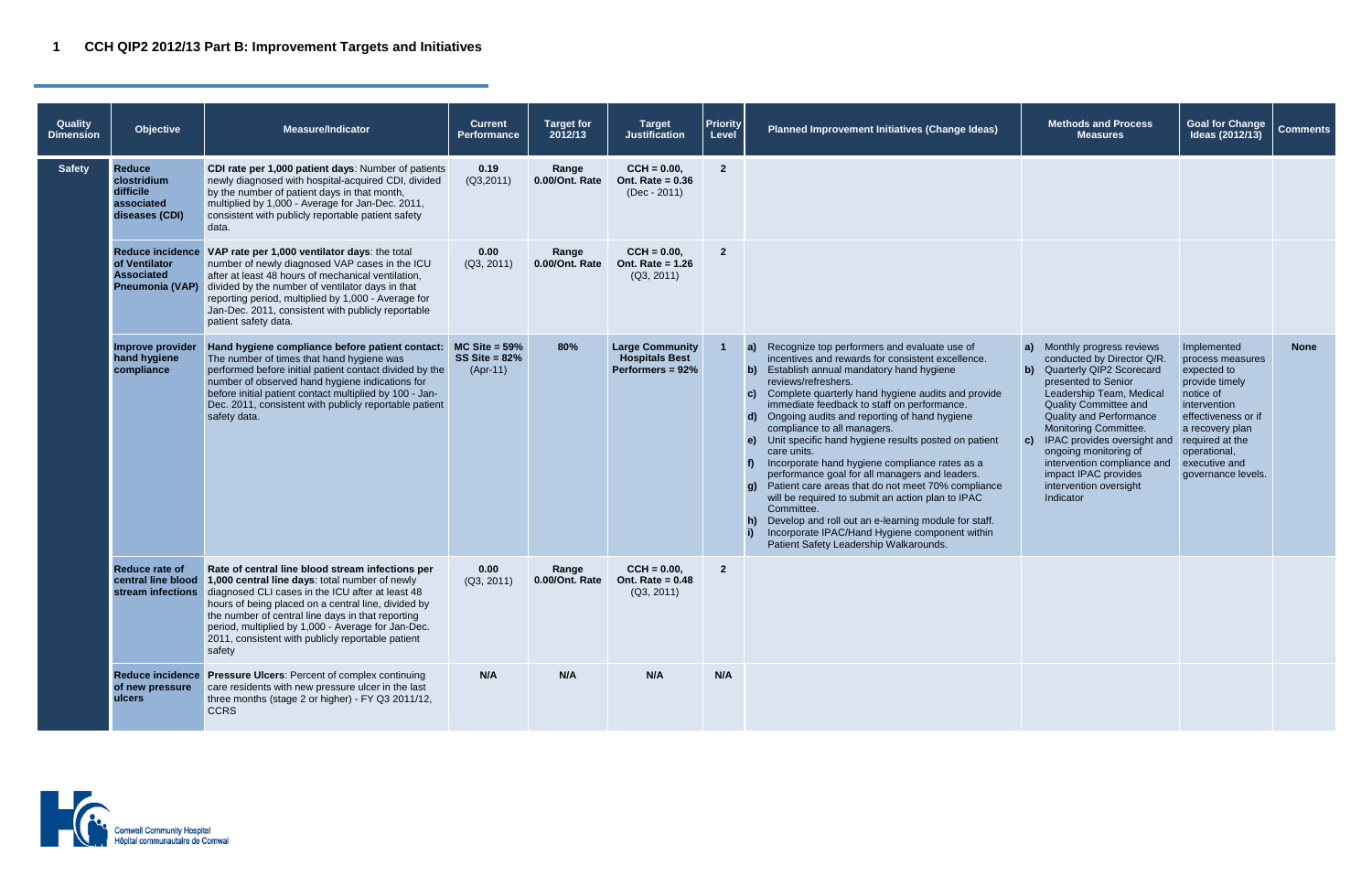## **2 CCH QIP2 2012/13 Part B: Improvement Targets and Initiatives**

| <b>Quality</b><br><b>Dimension</b> | <b>Objective</b>                                                                          | <b>Measure/Indicator</b>                                                                                                                                                                                                                                                                                           | <b>Current</b><br><b>Performance</b>                                                                                                                                   | <b>Target for</b><br>2012/13       | Target<br><b>Justification</b>                                                               | <b>Priority</b><br>Level | <b>Methods and Process</b><br>Planned Improvement Initiatives (Change Ideas)<br><b>Measures</b>                                                                                                                                                                                                                                                                                                                                                                                                                                                                                                                                                                                                                                                                                                                                                                                                                                                                                                                                                                                                                                                                                                                                                                                                                                                                                                                                                                                                |
|------------------------------------|-------------------------------------------------------------------------------------------|--------------------------------------------------------------------------------------------------------------------------------------------------------------------------------------------------------------------------------------------------------------------------------------------------------------------|------------------------------------------------------------------------------------------------------------------------------------------------------------------------|------------------------------------|----------------------------------------------------------------------------------------------|--------------------------|------------------------------------------------------------------------------------------------------------------------------------------------------------------------------------------------------------------------------------------------------------------------------------------------------------------------------------------------------------------------------------------------------------------------------------------------------------------------------------------------------------------------------------------------------------------------------------------------------------------------------------------------------------------------------------------------------------------------------------------------------------------------------------------------------------------------------------------------------------------------------------------------------------------------------------------------------------------------------------------------------------------------------------------------------------------------------------------------------------------------------------------------------------------------------------------------------------------------------------------------------------------------------------------------------------------------------------------------------------------------------------------------------------------------------------------------------------------------------------------------|
|                                    |                                                                                           | Avoid patient falls $ADDED$ : Falls: Acute inpatient units (2011, $Q3 = 73$<br>patient falls RL Solutions/1,730 cases)                                                                                                                                                                                             | 73 Falls<br>4.2%<br>(Q3, 2011)                                                                                                                                         | 69 Falls<br>4.0%<br>(5% Reduction) | <b>Fall Prevention</b><br><b>Program essential</b><br>to Senior Friendly<br><b>Hospitals</b> |                          | a) Participate in LHIN Ontario-wide Falls Prevention<br>Monthly progress review<br>a)<br>Program.<br>conducted by Director Q<br>Daily Morse Fall Risk Assessment for all inpatients.<br>b) Quarterly QIP2 Scorecar<br>b)<br>Monitor compliance with fall risk assessment.<br>presented to Senior<br>$\mathbf{c}$<br>Investigate all falls, conduct root cause analysis, and<br>Leadership Team, Medio<br>$\mathbf{d}$<br>communicate findings and contributing factors,<br>Quality Committee and<br>implement recommendations.<br><b>Quality and Performance</b><br>e) Phased implementation of comprehensive falls<br>Monitoring Committee.<br><b>Patient Safety Coordinat</b><br>prevention protocol, engage physicians in development c)<br>provides oversight and<br>process.<br>ongoing monitoring of<br>Review data captured within RL Solutions ensuring<br>intervention compliance<br>relevant data elements captured, i.e., new or repeated<br>impact.<br>falls, etc.<br>Develop an algorithm guiding interdisciplinary<br>q)<br>interventions for at-risk patients, i.e., elderly.<br>h) Review best practice guidelines from RNAO and<br>incorporate strategies within assessment and<br>intervention components of protocol.<br>Introduce mandatory clinical staff training and assess<br>competencies in performing protocol, include<br>wheelchair skills and safety program.<br>4P rounding: personal needs, pain and proximity to<br>personal items - initiate comfort rounds. |
|                                    |                                                                                           | Avoid patient falls   Falls: Percent of complex continuing care residents<br>who fell in the last 30 days - FY Q3 2011/12, CCRS                                                                                                                                                                                    | N/A                                                                                                                                                                    | N/A                                | N/A                                                                                          | N/A                      |                                                                                                                                                                                                                                                                                                                                                                                                                                                                                                                                                                                                                                                                                                                                                                                                                                                                                                                                                                                                                                                                                                                                                                                                                                                                                                                                                                                                                                                                                                |
|                                    | <b>Reduce rates of</b><br>deaths and<br>complications<br>associated with<br>surgical care | Surgical Safety Checklist: number of times all three<br>phases of the surgical safety checklist was<br>performed ('briefing', 'time out' and 'debriefing')<br>divided by the total number of surgeries performed,<br>multiplied by 100 - Jan-Dec. 2011, consistent with<br>publicly reportable patient safety data | 99.7%<br>$\overline{2}$<br>$CCH = 99.44$ ,<br>Range<br>100%/Ont.<br>Ont. Rate $=$<br>Data from<br>Rate<br>99.19%<br>SETP, includes<br>IP & OP cases<br>$(Q2+Q3, 2011)$ |                                    |                                                                                              |                          |                                                                                                                                                                                                                                                                                                                                                                                                                                                                                                                                                                                                                                                                                                                                                                                                                                                                                                                                                                                                                                                                                                                                                                                                                                                                                                                                                                                                                                                                                                |
|                                    | Reduce use of<br>physical<br>restraints                                                   | Physical Restraints: The number of patients who<br>are physically restrained at least once in the 3 days<br>prior to initial assessment divided by all cases with a<br>full admission assessment - Q4 FY 2009/10 - Q3 FY<br>2010/11, OMHRS                                                                         | 4.9%<br>(Q2, 2011)                                                                                                                                                     | 4.66%<br>(5% Reduction)            | Peer hospitals =<br>5.1%                                                                     | $\mathbf{2}$             |                                                                                                                                                                                                                                                                                                                                                                                                                                                                                                                                                                                                                                                                                                                                                                                                                                                                                                                                                                                                                                                                                                                                                                                                                                                                                                                                                                                                                                                                                                |
|                                    | <b>Avoid patient</b><br>harm related to<br>premature<br>departure from<br><b>ER</b>       | <b>ADDED: Left Without Being Seen Rate:</b><br>Percentage of total unscheduled visits to ER that left<br>without being seen by a physician.                                                                                                                                                                        | 2.9%<br>(Q3, 2011)                                                                                                                                                     | 2.76%<br>(5% Reduction)            | Sustain/build on<br>gains achieved<br>via ED-PIP                                             |                          | a) Complete LWBS patient profile analysis, follow-up<br>Monthly progress review<br>a)<br>patient surveys to identify factors contributing to<br>conducted by Director Q<br>premature departure.<br><b>Quarterly QIP2 Scorecar</b><br>$\mathbf{b}$<br>Provide patient information and education related to<br>presented to Senior<br>b)<br>triage and other processes within ER.<br>Leadership Team, Medic<br>c) Implementation of ER manager daily patient rounding.<br>Quality Committee and<br>Evaluate feasibility of incorporating an, "enhancing the<br><b>Quality and Performance</b><br>d)<br>patient experience" component within general and<br>Monitoring Committee.<br>department specific orientation which includes patient<br>Director, Critical Care<br>$\mathbf{C}$                                                                                                                                                                                                                                                                                                                                                                                                                                                                                                                                                                                                                                                                                                            |



|   |                                                                                                                                                                                                                                                                                                                                                                                                | <b>Methods and Process</b><br><b>Measures</b>                                                                                                                                                                                                               | <b>Goal for Change</b><br>Ideas (2012/13)                                                                                                                                                                         | <b>Comments</b> |
|---|------------------------------------------------------------------------------------------------------------------------------------------------------------------------------------------------------------------------------------------------------------------------------------------------------------------------------------------------------------------------------------------------|-------------------------------------------------------------------------------------------------------------------------------------------------------------------------------------------------------------------------------------------------------------|-------------------------------------------------------------------------------------------------------------------------------------------------------------------------------------------------------------------|-----------------|
| t | a)<br>Monthly progress reviews<br>conducted by Director Q/R.<br>$\mathbf{b}$<br>Quarterly QIP2 Scorecard<br>presented to Senior<br>Leadership Team, Medical<br><b>Quality Committee and</b><br><b>Quality and Performance</b><br>Monitoring Committee.<br><b>Patient Safety Coordinator</b><br>c)<br>provides oversight and<br>ongoing monitoring of<br>intervention compliance and<br>impact. |                                                                                                                                                                                                                                                             | Implemented<br>process measures<br>expected to<br>provide timely<br>notice of<br>intervention<br>effectiveness or if<br>a recovery plan<br>required at the<br>operational,<br>executive and<br>governance levels. | <b>None</b>     |
|   |                                                                                                                                                                                                                                                                                                                                                                                                |                                                                                                                                                                                                                                                             |                                                                                                                                                                                                                   |                 |
|   |                                                                                                                                                                                                                                                                                                                                                                                                |                                                                                                                                                                                                                                                             |                                                                                                                                                                                                                   |                 |
|   |                                                                                                                                                                                                                                                                                                                                                                                                |                                                                                                                                                                                                                                                             |                                                                                                                                                                                                                   |                 |
|   | a)<br>b)<br>C)                                                                                                                                                                                                                                                                                                                                                                                 | Monthly progress reviews<br>conducted by Director Q/R.<br>Quarterly QIP2 Scorecard<br>presented to Senior<br>Leadership Team, Medical<br><b>Quality Committee and</b><br><b>Quality and Performance</b><br>Monitoring Committee.<br>Director, Critical Care | Implemented<br>process measures<br>expected to<br>provide timely<br>notice of<br>intervention<br>effectiveness or if<br>a recovery plan<br>required at the                                                        | <b>None</b>     |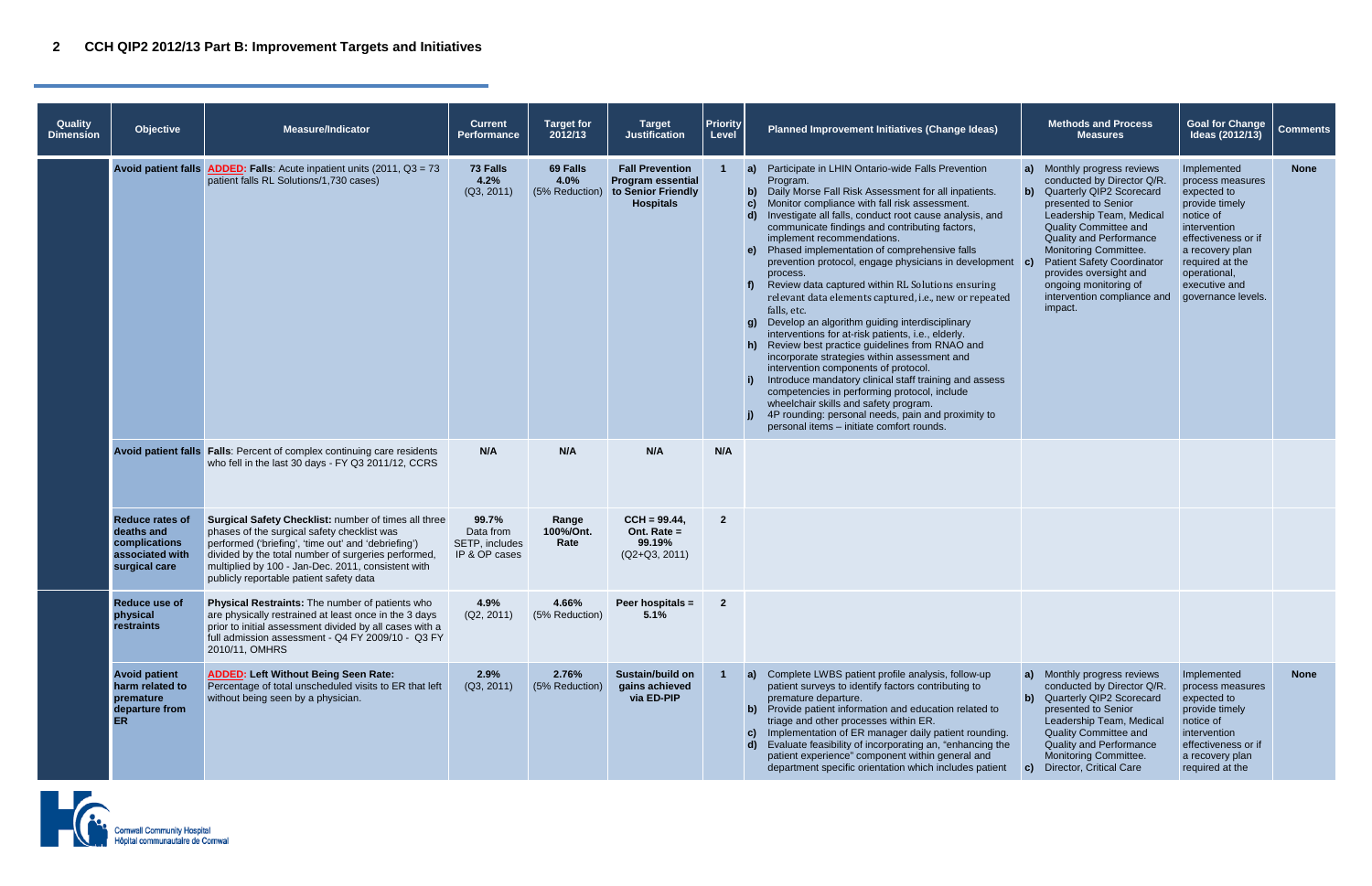| <b>Quality</b><br><b>Dimension</b> | <b>Objective</b>                                     | <b>Measure/Indicator</b>                                                                                                                                                                                                                           | <b>Current</b><br>Performance     | <b>Target for</b><br>2012/13     | <b>Target</b><br><b>Justification</b>                                                | <b>Priority</b><br>Level | <b>Methods and Process</b><br><b>Goal for Change</b><br>Planned Improvement Initiatives (Change Ideas)<br>Ideas (2012/13)<br><b>Measures</b>                                                                                                                                                                                                                                                                                                                                                                                                                                                                                                                                                                                                                                                                                                                                                                                                                                                                                                                                                                                                                                                                                                                                                                                                               | <b>Comments</b> |
|------------------------------------|------------------------------------------------------|----------------------------------------------------------------------------------------------------------------------------------------------------------------------------------------------------------------------------------------------------|-----------------------------------|----------------------------------|--------------------------------------------------------------------------------------|--------------------------|------------------------------------------------------------------------------------------------------------------------------------------------------------------------------------------------------------------------------------------------------------------------------------------------------------------------------------------------------------------------------------------------------------------------------------------------------------------------------------------------------------------------------------------------------------------------------------------------------------------------------------------------------------------------------------------------------------------------------------------------------------------------------------------------------------------------------------------------------------------------------------------------------------------------------------------------------------------------------------------------------------------------------------------------------------------------------------------------------------------------------------------------------------------------------------------------------------------------------------------------------------------------------------------------------------------------------------------------------------|-----------------|
|                                    |                                                      |                                                                                                                                                                                                                                                    |                                   |                                  |                                                                                      |                          | declaration of values, communications skill building.<br>Services, provides oversight<br>operational,<br>e) Monitor/review ER physician scheduling and sub-<br>and ongoing monitoring of<br>executive and<br>service assignments alignment with volumes, acuity and<br>intervention compliance and<br>governance levels.<br>demand variance.<br>impact.<br>Monitor/review Diagnostics/ER process improvement<br>options continue to be investigated.<br>Monitor/review response times by CCH specialists,<br><b>g</b> )<br>medical departments analyzed, benchmarks reviewed,<br>with recommendations to be implemented.<br>h) Pilot and evaluate Bed Coordinator role to support bed<br>management best practices, i.e., predictive discharge<br>process, bed management meetings twice daily at<br>change of shift to optimize bed utilization, 10:00am<br>discharge.<br>Continuous monitoring of PIA and other emerging flow<br>bottlenecks, develop strategies which result in timely<br>response/resolution.                                                                                                                                                                                                                                                                                                                                          |                 |
| <b>Effectiveness Reduce</b>        | unnecessary<br>deaths in<br>hospitals                | HSMR: number of observed deaths/number of<br>expected deaths x 100 - FY 2010/11, as of<br>December 2011, CIHI                                                                                                                                      | 63<br>Data Available<br>Q2, 2011  | <b>CCH HSMR</b><br>less than 100 | Less than 100<br>indicates<br>mortality rate<br>lower than<br>national<br>experience | $\overline{2}$           |                                                                                                                                                                                                                                                                                                                                                                                                                                                                                                                                                                                                                                                                                                                                                                                                                                                                                                                                                                                                                                                                                                                                                                                                                                                                                                                                                            |                 |
|                                    | <b>Improve</b><br>organizational<br>financial health | Total Margin (consolidated): Percent by which total<br>corporate (consolidated) revenues exceed or fall<br>short of total corporate (consolidated) expense,<br>excluding the impact of facility amortization, in a<br>given year. Q3 2011/12, OHRS | 0.195%<br>(Q3, 2011)              | $0.0 - 5.0\%$                    | <b>Optimal Range</b>                                                                 | $\overline{\mathbf{2}}$  |                                                                                                                                                                                                                                                                                                                                                                                                                                                                                                                                                                                                                                                                                                                                                                                                                                                                                                                                                                                                                                                                                                                                                                                                                                                                                                                                                            |                 |
|                                    | <b>Reduce avoidable</b><br>surgical<br>cancellations | <b>ADDED: Surgical Cancellation Rate:</b><br>inpatient/outpatient same day cancellations and<br>cancellations due to hospital resources, i.e., no beds                                                                                             | 1.28%<br>$(Q2 + Q3)$<br>2011      | 1.21%<br>(5% Reduction)          | 1.1%<br>(Juravinski<br><b>Hospital</b> )                                             | $\blacktriangleleft$     | a) Establish surge capacity to accommodate excess<br>Monthly progress reviews<br>a)<br>Implemented<br>demand for acute care.<br>conducted by Director Q/R.<br>process measures<br>b) Pilot and evaluate Bed Coordinator role to support bed<br>Quarterly QIP2 Scorecard<br>expected to<br>management best practices, i.e., predictive discharge<br>presented to Senior<br>provide timely<br>process, bed management meetings twice daily at<br>Leadership Team, Medical<br>notice of<br>change of shift to optimize bed utilization, 10:00am<br>Quality Committee and<br>intervention<br>discharge.<br><b>Quality and Performance</b><br>effectiveness or if<br>c) Optimize discharge planning processes to ensure safe<br>Monitoring Committee.<br>a recovery plan<br>and effective transitions to community-based health<br>Director, Surgical Services,<br>required at the<br>$\mathbf{C}$<br>provides oversight and<br>operational,<br>services.<br>Develop and implement electronic bed management<br>executive and<br>ongoing monitoring of<br>$\mathbf{d}$<br>system to allow tracking wait times for available beds.<br>intervention compliance and<br>governance levels.<br>e) Develop and promote the use of diagnosis-specific<br>impact.<br>admission Order Sets.<br>Implement and monitor compliance with the approved<br>Care Maps/Pathways. | <b>None</b>     |
| <b>Access</b>                      | <b>Reduce wait</b><br>times in the ER                | ER Wait times: 90th Percentile ER length of stay for<br>Admitted patients. Q3 2011/12, NACRS, CIHI                                                                                                                                                 | 42.2<br>(Q3, 2011)<br><b>ERNI</b> | 40.09<br>(5% Reduction)          | <b>Large Community</b><br><b>Hospitals Best</b><br>Performers = $4.5$                |                          | a) Establish surge capacity to accommodate excess<br>a) Monthly progress reviews<br>Implemented<br>conducted by Director Q/R.<br>demand for acute care.<br>process measures<br>b) Pilot and evaluate Bed Coordinator role to support bed<br>Quarterly QIP2 Scorecard<br>expected to<br>$\mathbf{b}$<br>management best practices, i.e., predictive discharge<br>presented to Senior<br>provide timely                                                                                                                                                                                                                                                                                                                                                                                                                                                                                                                                                                                                                                                                                                                                                                                                                                                                                                                                                      | <b>None</b>     |

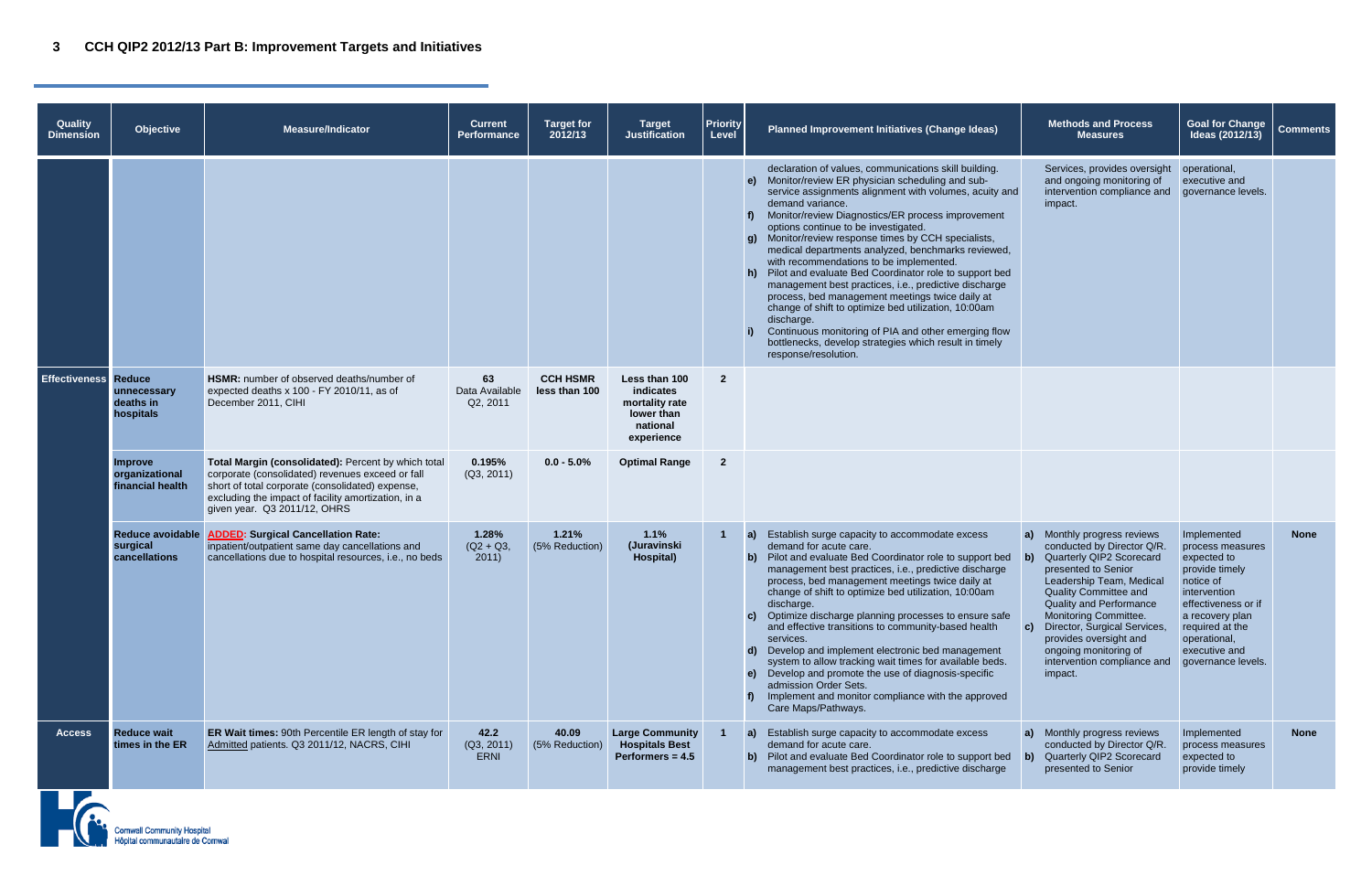| Quality<br><b>Dimension</b> | <b>Objective</b> | <b>Measure/Indicator</b>                                                                                                             | <b>Current</b><br><b>Performance</b> | Target for<br>2012/13  | <b>Target</b><br><b>Justification</b>                   | <b>Priority</b><br>Level | Planned Improvement Initiatives (Change Ideas)                                                                                                                                                                                                                                                                                                                                                                                                                                                                                                                                                                                                                                                                                                                                                                                                                                                                                                                                                                                                                                                                                                                                                                                                  |                                    | <b>Methods and Process</b><br><b>Measures</b>                                                                                                                                                                                                                                                                                                    |
|-----------------------------|------------------|--------------------------------------------------------------------------------------------------------------------------------------|--------------------------------------|------------------------|---------------------------------------------------------|--------------------------|-------------------------------------------------------------------------------------------------------------------------------------------------------------------------------------------------------------------------------------------------------------------------------------------------------------------------------------------------------------------------------------------------------------------------------------------------------------------------------------------------------------------------------------------------------------------------------------------------------------------------------------------------------------------------------------------------------------------------------------------------------------------------------------------------------------------------------------------------------------------------------------------------------------------------------------------------------------------------------------------------------------------------------------------------------------------------------------------------------------------------------------------------------------------------------------------------------------------------------------------------|------------------------------------|--------------------------------------------------------------------------------------------------------------------------------------------------------------------------------------------------------------------------------------------------------------------------------------------------------------------------------------------------|
|                             |                  |                                                                                                                                      |                                      |                        |                                                         |                          | process, bed management meetings twice daily at<br>change of shift to optimize bed utilization, early am<br>patient transfers from ER-IP services, 10:00am<br>discharge.<br>Implement an electronic bed management system to<br>$\mathbf{C}$<br>allow tracking and improvements in wait time for<br>available beds.<br>Monitor/review response times by CCH specialists,<br>$\mathsf{d}$<br>medical departments analyzed, benchmarks reviewed,<br>with recommendations to be implemented.<br>e) Optimize discharge planning processes to ensure safe<br>and effective transitions to community-based health<br>services.<br>Develop and promote the use of diagnosis specific<br>admission Order Sets.<br>Implement and manage compliance with the approved<br>g)<br>Care Maps/Pathways.<br>h) Increase access to diagnostic services for ER patients<br>(e.g. 24 hrs. CT).<br>Discharged patients to be contacted within 24-72 hours<br>of discharge.<br>Discharge communication sent to community care<br>provider within 72 hours of patient discharge.<br>Evaluate having a "float" environmental service worker<br>position during peak admission period to reduce time<br>waiting for a room to be cleaned and prepared for<br>admission. | $\mathbf{c}$                       | Leadership Team, Medic<br>Quality Committee and<br><b>Quality and Performance</b><br>Monitoring Committee.<br><b>Director, Critical Care</b><br>Services, provides overs<br>and ongoing monitoring<br>intervention compliance<br>impact.                                                                                                         |
|                             |                  | <b>ADDED:</b> Physician Initial Assessment (PIA): 90 <sup>th</sup><br>percentile time to Physician Initial Assessment<br>(within ER) | 2.4<br>(Q3, 2011)<br><b>ERNI</b>     | 2.28<br>(5% Reduction) | <b>Sustain/build on</b><br>gains achieved<br>via ED-PIP | $\mathbf{1}$             | Establish surge capacity to accommodate excess<br>$\vert a \rangle$<br>demand for acute care.<br>Pilot and evaluate Bed Coordinator role to support bed<br>b)<br>management best practices, i.e., predictive discharge<br>process, bed management meetings twice daily at<br>change of shift to optimize bed utilization, early am<br>patient transfers from ER-IP services, 10:00am<br>discharge.<br>Monitor/review response times by CCH specialists,<br>medical departments analyzed, benchmarks reviewed,<br>with recommendations to be implemented.<br>Provide printed discharge instructions to patients.<br>$\mathbf{d}$<br>Develop and promote the use of diagnosis specific<br>$\epsilon$<br>admission Order Sets.<br>Implement and manage compliance with the approved<br>Care Maps/Pathways.<br>g) Increase access to diagnostic services for ER patients<br>(e.g. 24 hrs. CT).<br>h) Discharged patients to be contacted within 24-72 hours<br>of discharge.<br>Discharge communication sent to community care<br>provider within 72 hours of patient discharge.<br>Continuous monitoring of PIA and other emerging flow<br>bottlenecks, develop strategies which result in timely<br>response/resolution.                          | a)<br>$\mathbf{b}$<br>$\mathbf{c}$ | Monthly progress review<br>conducted by Director Q<br>Quarterly QIP2 Scorecar<br>presented to Senior<br>Leadership Team, Medio<br><b>Quality Committee and</b><br><b>Quality and Performance</b><br>Monitoring Committee.<br>Director, Critical Care<br>Services, provides overs<br>and ongoing monitoring<br>intervention compliance<br>impact. |



|   |                | <b>Methods and Process</b><br><b>Measures</b>                                                                                                                                                                                                                                                                                                                      | <b>Goal for Change</b><br>Ideas (2012/13)                                                                                                                                                                         | <b>Comments</b> |
|---|----------------|--------------------------------------------------------------------------------------------------------------------------------------------------------------------------------------------------------------------------------------------------------------------------------------------------------------------------------------------------------------------|-------------------------------------------------------------------------------------------------------------------------------------------------------------------------------------------------------------------|-----------------|
| s | c)             | Leadership Team, Medical<br><b>Quality Committee and</b><br><b>Quality and Performance</b><br>Monitoring Committee.<br>Director, Critical Care<br>Services, provides oversight<br>and ongoing monitoring of<br>intervention compliance and<br>impact.                                                                                                              | notice of<br>intervention<br>effectiveness or if<br>a recovery plan<br>required at the<br>operational,<br>executive and<br>governance levels.                                                                     |                 |
| s | a)<br>b)<br>c) | Monthly progress reviews<br>conducted by Director Q/R.<br>Quarterly QIP2 Scorecard<br>presented to Senior<br>Leadership Team, Medical<br><b>Quality Committee and</b><br><b>Quality and Performance</b><br>Monitoring Committee.<br>Director, Critical Care<br>Services, provides oversight<br>and ongoing monitoring of<br>intervention compliance and<br>impact. | Implemented<br>process measures<br>expected to<br>provide timely<br>notice of<br>intervention<br>effectiveness or if<br>a recovery plan<br>required at the<br>operational,<br>executive and<br>governance levels. | None            |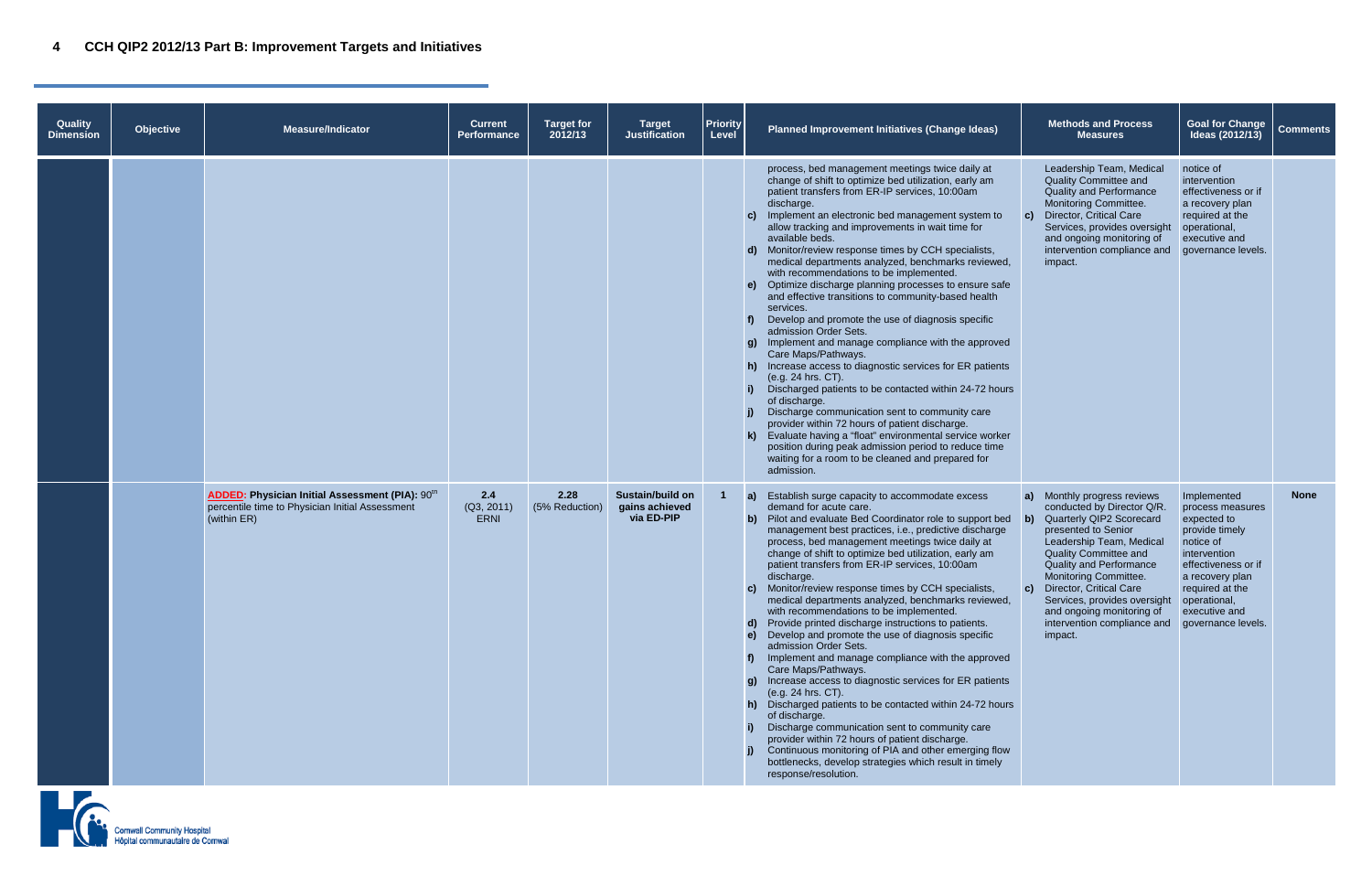| <b>Quality</b><br><b>Dimension</b> | <b>Objective</b>                | <b>Measure/Indicator</b>                                                                                                                                                                                                                                                     | <b>Current</b><br>Performance                            | <b>Target for</b><br>2012/13                                   | <b>Target</b><br><b>Justification</b>                                | <b>Priority</b><br>Level | Planned Improvement Initiatives (Change Ideas)                                                                                                                                                                                                                                                                                                                                                                                                                                                                                                                                                                                                                                                                                                                                                                                                                                                                                                                                                                                                                                                                                                                                                                                                                                                                                                                                                                                                                                                                                                                                                                                                        | <b>Methods and Process</b><br><b>Measures</b>                                                                                                                                                    | <b>Goal for Change</b><br>Ideas (2012/13)                                                                        | <b>Comments</b> |
|------------------------------------|---------------------------------|------------------------------------------------------------------------------------------------------------------------------------------------------------------------------------------------------------------------------------------------------------------------------|----------------------------------------------------------|----------------------------------------------------------------|----------------------------------------------------------------------|--------------------------|-------------------------------------------------------------------------------------------------------------------------------------------------------------------------------------------------------------------------------------------------------------------------------------------------------------------------------------------------------------------------------------------------------------------------------------------------------------------------------------------------------------------------------------------------------------------------------------------------------------------------------------------------------------------------------------------------------------------------------------------------------------------------------------------------------------------------------------------------------------------------------------------------------------------------------------------------------------------------------------------------------------------------------------------------------------------------------------------------------------------------------------------------------------------------------------------------------------------------------------------------------------------------------------------------------------------------------------------------------------------------------------------------------------------------------------------------------------------------------------------------------------------------------------------------------------------------------------------------------------------------------------------------------|--------------------------------------------------------------------------------------------------------------------------------------------------------------------------------------------------|------------------------------------------------------------------------------------------------------------------|-----------------|
| <b>Patient-</b><br>centred         | Improve patient<br>satisfaction | From NRC Picker / HCAPHS: "Would you<br>recommend this hospital to your friends and family?'                                                                                                                                                                                 | $ED = 51.63\%,$<br>$IP = 66.67%$<br>(Jan - Dec,<br>2011) | $ED = 54.21\%$<br>$IP = 70.00\%$<br>(NRCP, 5%)<br>Improvement) | Achievable<br>incremental gain<br>in improving<br>patient experience | $\overline{2}$           |                                                                                                                                                                                                                                                                                                                                                                                                                                                                                                                                                                                                                                                                                                                                                                                                                                                                                                                                                                                                                                                                                                                                                                                                                                                                                                                                                                                                                                                                                                                                                                                                                                                       |                                                                                                                                                                                                  |                                                                                                                  |                 |
|                                    |                                 | From NRC Picker: "Overall, how would you rate the<br>care and services you received at the hospital?" (ED)                                                                                                                                                                   | $ED = 80.93%$<br>430 Returns<br>(Jan - Dec,<br>2011      | $ED = 85.0\%$<br>(NRCP, 5%)<br>Improvement)                    | Achievable<br>incremental gain<br>in improving<br>patient experience |                          | a) Implement improved pre-admission and pre-discharge<br>patient education and communication processes within<br>inpatient services.<br>b) Provide patient information and education related to<br>triage and other processes within ER.<br>c) Full implementation of inpatient unit manager daily                                                                                                                                                                                                                                                                                                                                                                                                                                                                                                                                                                                                                                                                                                                                                                                                                                                                                                                                                                                                                                                                                                                                                                                                                                                                                                                                                    | Monthly progress reviews<br>a)<br>conducted by Director Q/R.<br>b) Quarterly QIP2 Scorecard<br>presented to Senior<br>Leadership Team, Medical<br><b>Quality Committee and</b>                   | Implemented<br>process measures<br>expected to<br>provide timely<br>notice of<br>intervention                    | <b>None</b>     |
|                                    |                                 | From NRC Picker: "Overall, how would you rate the<br>care and services you received at the hospital?" (IP)                                                                                                                                                                   | $IP = 89.36\%$<br>357 Returns<br>(Jan - Dec,<br>2011     | $ED = 93.8%$<br>(NRCP, 5%<br>Improvement)                      | Achievable<br>incremental gain<br>in improving<br>patient experience |                          | patient rounding.<br>d) Review hallway and mixed gender room assignment<br>policy and performance.<br>e) Evaluate feasibility of unrestricted (open) hours for<br>patient visiting.<br>Strengthen family engagement in in-hospital and post<br>f<br>hospital care planning, as appropriate.<br>g) Strengthen discharge preparedness/information<br>provided to patients and family members to assist with<br>care transition.<br>h) Evaluate feasibility of incorporating an, "enhancing the<br>patient experience" component within general and<br>department specific orientation which includes patient<br>declaration of values, communications skill building.<br>Evaluate feasibility of implementing Patient and Family<br>Advisory Council.<br>Evaluate organizational strengths and improvement<br>opportunities identified with Worklife Pulse Surveys.<br>Evaluate feasibility of unrestricted (open) hours for<br>k)<br>patient visiting.<br>Implement best practices associated with Senior<br>Friendly Hospitals.<br>m) Implement Patient Relations monthly leadership<br>walkabouts to engage patients/family members<br>regarding their care experience.<br>n) Strengthen quality of care and patient handoffs<br>including follow-up appointments with physician post<br>discharge and calls after surgery.<br>NRC Picker patient experience surveys reports at the<br>departmental level to be posted quarterly with services<br>required to identify and implement a minimum of 3<br>strategies to improve the patient experience.<br>o) Evaluate and revise patient relations process/framework<br>and post on corporate website. | Quality and Performance<br>Monitoring Committee.<br>c) Director, Q/R and Patient<br>Safety Coordinator, provide<br>oversight and ongoing<br>monitoring of intervention<br>compliance and impact. | effectiveness or if<br>a recovery plan<br>required at the<br>operational,<br>executive and<br>governance levels. |                 |
|                                    |                                 | In-house survey (if available): provide the percent<br>response to a summary question such as the<br>"Willingness of patients to recommend the hospital to<br>friends or family" (Please list the question and the<br>range of possible responses when you return the<br>QIP | N/A                                                      | N/A                                                            | N/A                                                                  | N/A                      |                                                                                                                                                                                                                                                                                                                                                                                                                                                                                                                                                                                                                                                                                                                                                                                                                                                                                                                                                                                                                                                                                                                                                                                                                                                                                                                                                                                                                                                                                                                                                                                                                                                       |                                                                                                                                                                                                  |                                                                                                                  |                 |

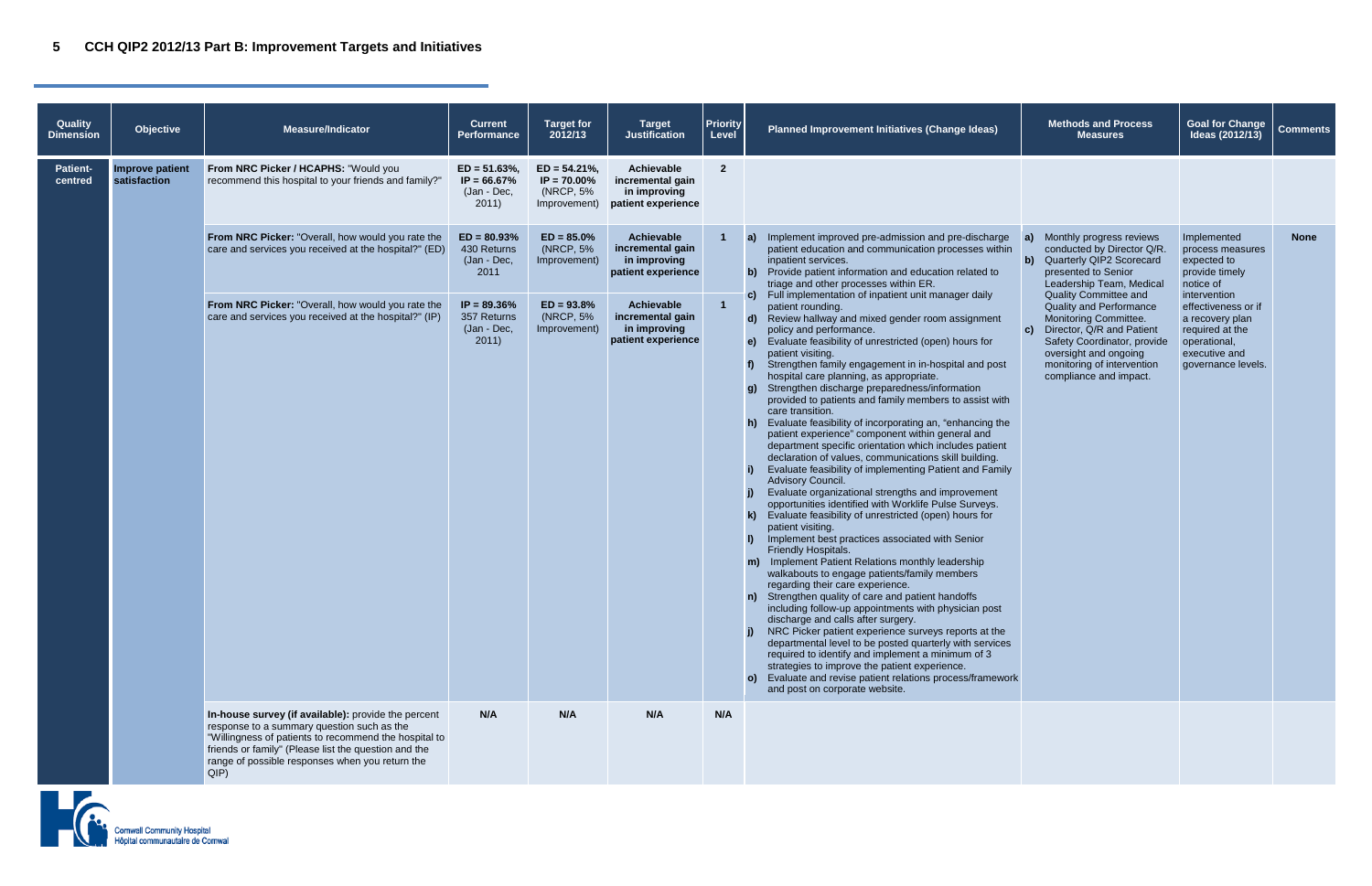## **6 CCH QIP2 2012/13 Part B: Improvement Targets and Initiatives**

| Quality<br><b>Dimension</b> | <b>Objective</b>                                            | <b>Measure/Indicator</b>                                                                                                                                                                                                                                                                                                                                                                                                                                                      | <b>Current</b><br><b>Performance</b>      | <b>Target for</b><br>2012/13  | <b>Target</b><br><b>Justification</b>                                                                                                                            | <b>Priority</b><br>Level |                                     | Planned Improvement Initiatives (Change Ideas)                                                                                                                                                                                                                                                                                                                                                                                                                                                                                                                                                                                                                                                                                                                                                                                                                                                                                                                                                                                                                                                                                                                                                                                                                                                                                                           |          | <b>Methods and Process</b><br><b>Measures</b>                                                                                                                                                                                                                                                                                                                            |
|-----------------------------|-------------------------------------------------------------|-------------------------------------------------------------------------------------------------------------------------------------------------------------------------------------------------------------------------------------------------------------------------------------------------------------------------------------------------------------------------------------------------------------------------------------------------------------------------------|-------------------------------------------|-------------------------------|------------------------------------------------------------------------------------------------------------------------------------------------------------------|--------------------------|-------------------------------------|----------------------------------------------------------------------------------------------------------------------------------------------------------------------------------------------------------------------------------------------------------------------------------------------------------------------------------------------------------------------------------------------------------------------------------------------------------------------------------------------------------------------------------------------------------------------------------------------------------------------------------------------------------------------------------------------------------------------------------------------------------------------------------------------------------------------------------------------------------------------------------------------------------------------------------------------------------------------------------------------------------------------------------------------------------------------------------------------------------------------------------------------------------------------------------------------------------------------------------------------------------------------------------------------------------------------------------------------------------|----------|--------------------------------------------------------------------------------------------------------------------------------------------------------------------------------------------------------------------------------------------------------------------------------------------------------------------------------------------------------------------------|
|                             |                                                             | <b>ADDED: Performance Appraisal Completion</b><br>Rate: percentage of employees having received a<br>performance appraisal within the last 12 months                                                                                                                                                                                                                                                                                                                          | 61%<br>(Q3, 2011)                         | 75%                           | <b>Increase</b><br>recognition of<br>patient-centred<br>behaviours, and<br>alignment with<br><b>PDoV</b>                                                         |                          | b)                                  | a) Incorporate performance appraisal compliance rates as<br>a performance goal for all managers and leaders.<br>Ensure that performance appraisals incorporate<br>evidence of and/or goals for the coming year:<br>incorporating PDoV within practice; improving the<br>patient experience; and, contributions to improving<br>patient safety.                                                                                                                                                                                                                                                                                                                                                                                                                                                                                                                                                                                                                                                                                                                                                                                                                                                                                                                                                                                                           | a)<br>C) | Monthly progress review<br>conducted by Director Q<br>b) Quarterly QIP2 Scorecar<br>presented to Senior<br>Leadership Team, Medio<br>Quality Committee and<br><b>Quality and Performance</b><br>Monitoring Committee.<br>Director, Q/R, provide<br>oversight and ongoing<br>monitoring of interventior<br>compliance and impact.                                         |
| Integrated                  | <b>Reduce</b><br>unnecessary time<br>spent in acute<br>care | Percentage ALC days: Total number of inpatient<br>days designated as ALC, divided by the total number<br>of inpatient days. Q2 2011/12, DAD, CIHI                                                                                                                                                                                                                                                                                                                             | 25.78%<br>(Q4, 2010)<br><b>MOHLTC FIM</b> | 24.49%<br>(5%<br>Improvement) | <b>Achievable</b><br>incremental gain<br>in improving<br>service<br>integration                                                                                  | $\overline{2}$           |                                     |                                                                                                                                                                                                                                                                                                                                                                                                                                                                                                                                                                                                                                                                                                                                                                                                                                                                                                                                                                                                                                                                                                                                                                                                                                                                                                                                                          |          |                                                                                                                                                                                                                                                                                                                                                                          |
|                             | <b>Reduce</b><br>unnecessary<br>hospital<br>readmission     | Readmission within 30 days for selected CMGs<br>to any facility: The number of patients with specified<br>CMGs readmitted to any facility for non-elective<br>inpatient care within 30 days of discharge, compared<br>to the number of expected non-elective readmissions<br>- Q1 2011/12, DAD, CIHI                                                                                                                                                                          | 18%<br>(Q4 2010)<br><b>MOHLTC FIM</b>     | 17.10%<br>(5%<br>Improvement) | Achievable<br>incremental gain<br>in improving<br>service<br>integration                                                                                         | $\overline{2}$           |                                     |                                                                                                                                                                                                                                                                                                                                                                                                                                                                                                                                                                                                                                                                                                                                                                                                                                                                                                                                                                                                                                                                                                                                                                                                                                                                                                                                                          |          |                                                                                                                                                                                                                                                                                                                                                                          |
|                             | <b>Reduce avoidable</b><br><b>ER visits</b>                 | <b>ADDED: ER mental health/substance abuse</b><br>visits: Percent of repeat emergency visits following a<br>visit for a mental health or substance abuse<br>condition. A visit is counted as a repeat visit if it is for<br>either a mental health or substance abuse condition,<br>and occurs within 30 days of an index visit for a<br>mental health or substance abuse condition. This<br>indicator is presented as a proportion of all mental<br>health emergency visits. | 14.0%<br>$(Q1-42011)$                     | 13.3%<br>(5%<br>Improvement)  | Since Sept, 2010,<br>all LHINs in Ontario<br>have been required<br>to report on and<br>respond to data<br>related to this<br>indicator of System<br>Integration. | 1                        | a)<br>$\mathbf{d}$<br>f<br>g)<br>h) | Monitor the use of care maps/pathways to assess<br>whether or not they decrease ER visits through use of<br>evidence-based practice.<br>b) Review ER visit cases for patterns and trends,<br>contributing factors, undertake a chart audit and<br>interview ER visit patients to identify trends and/or<br>illnesses regarding repeat visits.<br>c) Collaborate with Family Health Teams and Community<br>Health Centre and primary care providers on consistent c)<br>strategy for referrals and follow-up.<br>Improve linkages between the ER and community-<br>based mental health programs (CCH Mental Health<br>Programs, and Canadian Mental Health Association).<br>e) Improve linkages between the ER and community-<br>based addiction services (e.g., Addiction Services of<br>Eastern Ontario and Withdrawal Management Services<br>(WMS).<br>Increase the presence of ASEO staff at CCH WMS<br>(ASEO staff will be present a minimum of three times<br>per week at CCH WMS).<br>Reduce the wait time for services at ASEO.<br>Strengthen linkages and improve access of clients with<br>long-term substance misuse disorders with ASEO's<br>Supportive Housing Program.<br>Work towards the development of a community/day<br>withdrawal management service; include within the<br>staffing model an addictions therapist rapidly accessible | a)       | Monthly progress review<br>conducted by Director Q<br>b) Quarterly QIP2 Scorecar<br>presented to Senior<br>Leadership Team, Medio<br>Quality Committee and<br><b>Quality and Performance</b><br>Monitoring Committee.<br>Director, Director,<br><b>Community Mental Healt</b><br>Programs, provides over<br>and ongoing monitoring<br>intervention compliance<br>impact. |



|    |                | <b>Methods and Process</b><br><b>Measures</b>                                                                                                                                                                                                                                                                                                                                                    | <b>Goal for Change</b><br>Ideas (2012/13)                                                                                                                                                                         | <b>Comments</b> |
|----|----------------|--------------------------------------------------------------------------------------------------------------------------------------------------------------------------------------------------------------------------------------------------------------------------------------------------------------------------------------------------------------------------------------------------|-------------------------------------------------------------------------------------------------------------------------------------------------------------------------------------------------------------------|-----------------|
| S  | a)<br>b)<br>c) | Monthly progress reviews<br>conducted by Director Q/R.<br>Quarterly QIP2 Scorecard<br>presented to Senior<br>Leadership Team, Medical<br><b>Quality Committee and</b><br><b>Quality and Performance</b><br>Monitoring Committee.<br>Director, Q/R, provide<br>oversight and ongoing<br>monitoring of intervention<br>compliance and impact.                                                      | Implemented<br>process measures<br>expected to<br>provide timely<br>notice of<br>intervention<br>effectiveness or if<br>a recovery plan<br>required at the<br>operational,<br>executive and<br>governance levels. | <b>None</b>     |
|    |                |                                                                                                                                                                                                                                                                                                                                                                                                  |                                                                                                                                                                                                                   |                 |
|    |                |                                                                                                                                                                                                                                                                                                                                                                                                  |                                                                                                                                                                                                                   |                 |
| ٦t | a)<br>b)<br>c) | Monthly progress reviews<br>conducted by Director Q/R.<br>Quarterly QIP2 Scorecard<br>presented to Senior<br>Leadership Team, Medical<br><b>Quality Committee and</b><br><b>Quality and Performance</b><br>Monitoring Committee.<br>Director, Director,<br><b>Community Mental Health</b><br>Programs, provides oversight<br>and ongoing monitoring of<br>intervention compliance and<br>impact. | Implemented<br>process measures<br>expected to<br>provide timely<br>notice of<br>intervention<br>effectiveness or if<br>a recovery plan<br>required at the<br>operational,<br>executive and<br>governance levels. | None            |
| s  |                |                                                                                                                                                                                                                                                                                                                                                                                                  |                                                                                                                                                                                                                   |                 |
| ገ  |                |                                                                                                                                                                                                                                                                                                                                                                                                  |                                                                                                                                                                                                                   |                 |
| le |                |                                                                                                                                                                                                                                                                                                                                                                                                  |                                                                                                                                                                                                                   |                 |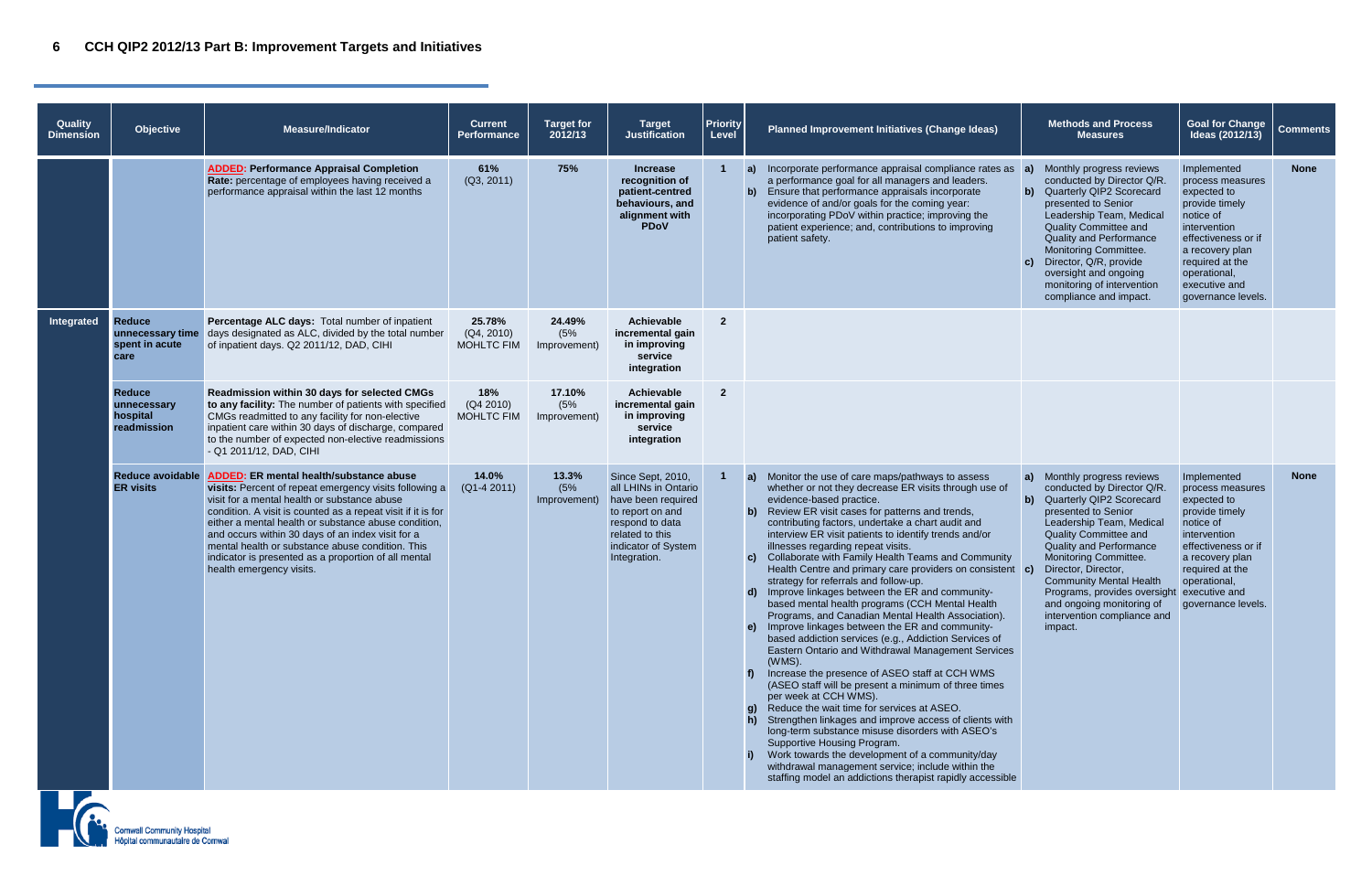## **7 CCH QIP2 2012/13 Part B: Improvement Targets and Initiatives**

| Quality<br><b>Dimension</b> | Objective | <b>Measure/Indicator</b> | <b>Current</b><br><b>Performance</b> | <b>Target for</b><br>2012/13 | <b>Target</b><br><b>Justification</b> | <b>Priority</b><br>Level | <b>Planned Improvement Initiatives (Change Ideas)</b>                                                                                                                                                                                                                                                                                                                                                                                                                             | <b>Methods and Process</b><br><b>Measures</b> | Goal for Change   Comments<br>Ideas (2012/13) |  |
|-----------------------------|-----------|--------------------------|--------------------------------------|------------------------------|---------------------------------------|--------------------------|-----------------------------------------------------------------------------------------------------------------------------------------------------------------------------------------------------------------------------------------------------------------------------------------------------------------------------------------------------------------------------------------------------------------------------------------------------------------------------------|-----------------------------------------------|-----------------------------------------------|--|
|                             |           |                          |                                      |                              |                                       |                          | to ER staff and physicians.<br>j) Increase ER and family physician awareness of<br>community-based resources and treatment options for<br>those clients with concurrent and/or mental<br>health/addictions issues.<br>k) Continue to work towards a full integration between<br>ASEO and CCH.<br>Increase MH Crisis Team presence in the community<br>versus the ER (ER diversion).<br>m) Strengthen linkages between MH and addiction<br>services and Cornwall Community Police. |                                               |                                               |  |

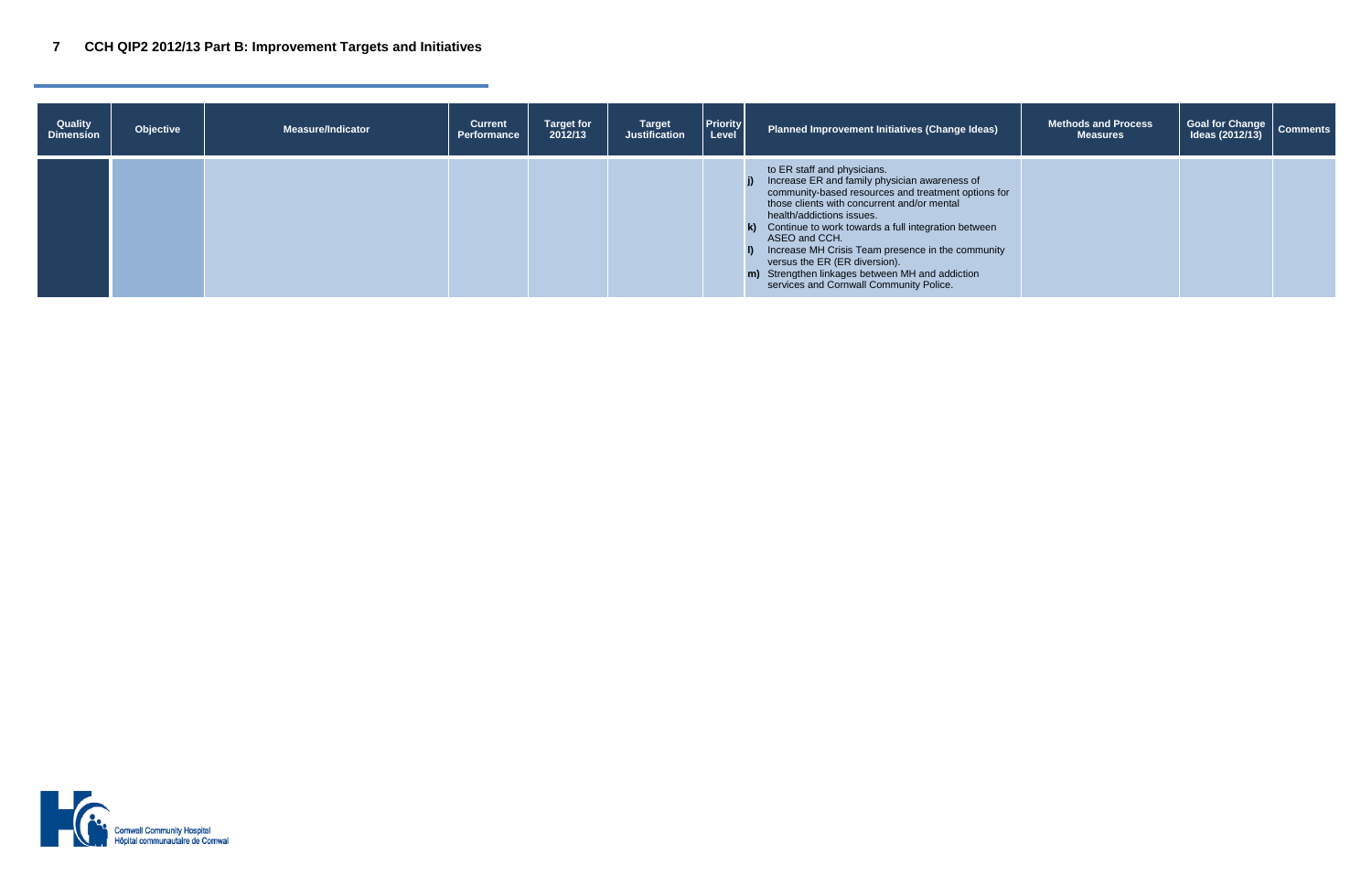# **Part C: The Link to Performance-based Compensation of Our Executives**

*The purpose of performance-based compensation related to ECFAA is to drive accountability for the delivery of quality improvement plans (QIPs). By linking achievement of targets to compensation, organizations can increase the motivation to achieve both long and short term goals. Performance-based compensation will enable organizations to ensure consistency in the application of performance incentives and drive transparency in the performance incentive process.*

*Please refer to Appendix E in th[e QIP Guidance Document](http://www.health.gov.on.ca/en/ms/ecfa/pro/updates/qualityimprove/qip_update_20111122.pdf) for more information on completing this section of the QIP Short Form. The guidance provided for executive compensation is also available on the ministry website.*

#### **Manner in and extent to which compensation of our executives is tied to achievement of targets**

[Compensation should be linked to targets for the CEO and those members of the senior management group who report directly to the CEO, including the chief of staff (where there is one) and the chief nursing executive. Members of the senior management team who do not fall under the definition of "executive" as listed in the regulations (i.e. those not reporting directly to the CEO) may also be included in performance-based compensation, at the discretion of the organization. Please refer to the [regulation](http://www.health.gov.on.ca/en/ms/ecfa/pro/legislation/ecfa_notice.aspx) (Ontario Regulation 444/10) and the guidance on executive compensation available from the ministry's website.]

| Quality<br><b>Dimension</b> | <b>Outcome Measure/Indicator</b>                 | Priority     | Indicator<br>Weight |
|-----------------------------|--------------------------------------------------|--------------|---------------------|
|                             | Hand hygiene compliance: Before patient contact. | $\mathbf{1}$ | 10%                 |
| <b>Safety</b>               | Falls: Acute inpatient units.                    | $\mathbf{1}$ | 10%                 |
|                             | Left without being seen rate.                    | $\mathbf{1}$ | 10%                 |
| <b>Effectiveness</b>        | Surgical cancellation rate.                      | $\mathbf{1}$ | 5%                  |

#### **QIP2 Executive Performance Compensation (2% At-Risk[3\)](#page-13-0)**

<span id="page-13-0"></span><sup>3</sup> The CCH Board reserves the right to adjust this percentage based on in-year financial situation and legislative/regulatory changes which would permit a greater investment in the CCH executive incentive compensation program.

j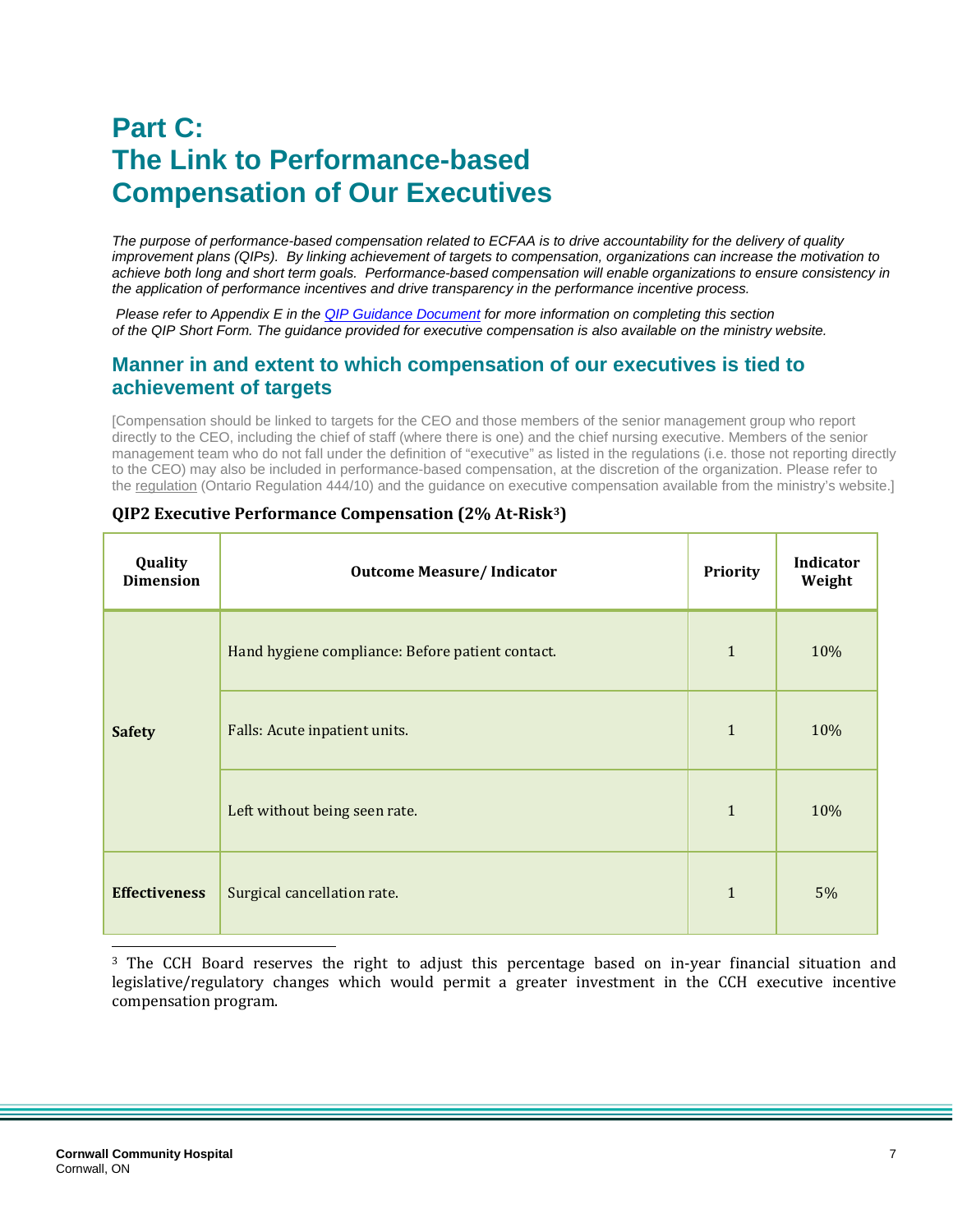| Quality<br><b>Dimension</b> | <b>Outcome Measure/Indicator</b>                                                                           | <b>Priority</b> | <b>Indicator</b><br>Weight |
|-----------------------------|------------------------------------------------------------------------------------------------------------|-----------------|----------------------------|
| <b>Access</b>               | ER wait times: Admitted patients.                                                                          | $\mathbf{1}$    | 15%                        |
|                             | ER Physician: Initial assessment.                                                                          | $\mathbf{1}$    | 10%                        |
| Patient-<br>centred         | From NRC Picker: "Overall, how would you rate the care and<br>services you received at the hospital?" (ER) | $\mathbf{1}$    | 10%                        |
|                             | From NRC Picker: "Overall, how would you rate the care and<br>services you received at the hospital?" (IP) | $\mathbf{1}$    | 10%                        |
|                             | Performance appraisal completion rate.                                                                     | $\mathbf{1}$    | 15%                        |
| <b>Integrated</b>           | ER mental health/substance abuse visits.                                                                   | $\mathbf{1}$    | 5%                         |